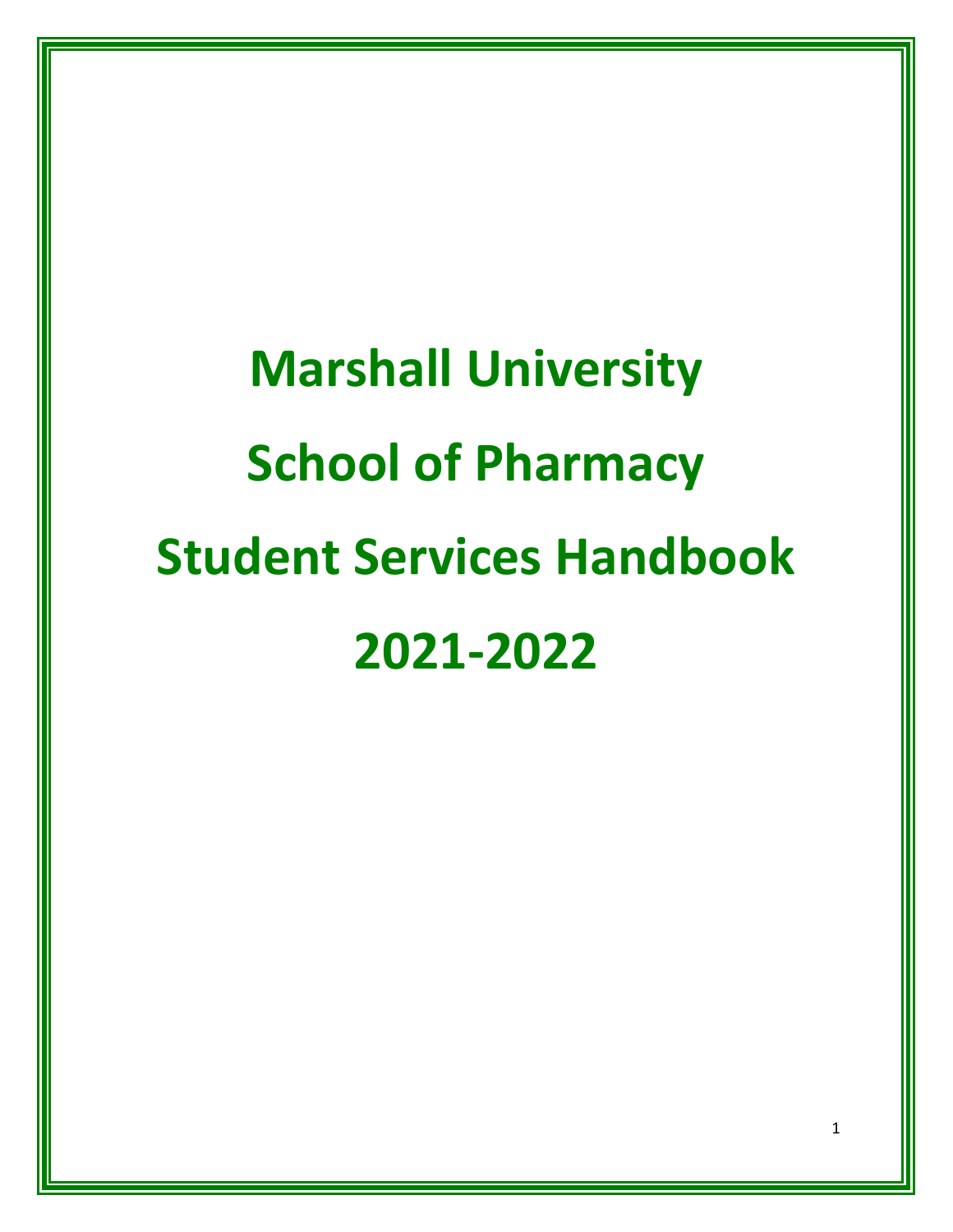# **Marshall University School of Pharmacy Student Services Handbook**

| $\overline{\mathbf{5}}$<br>THE SCHOOL OF PHARMACY<br>$rac{5}{5}$<br>LOCATION<br><b>OPENING</b><br>$\overline{\mathbf{5}}$<br><b>ACCREDITATION</b><br>$\overline{5}$<br>Marshall University School of Pharmacy (MUSOP) Mission, Vision, and Culture<br>Statements<br><b>ADMISSIONS PROCESS</b><br>$6 - 10$<br>PRE-PROFESSIONAL PROGRAM REQUIREMENTS<br>$6 - 7$<br>Transfer Credits/Equivalencies<br>7<br>$\overline{7}$<br><b>Advanced Placement</b><br>$\overline{7}$<br>Foreign or International Institution Evaluation<br>$\overline{7}$<br><b>Experiential Learning</b><br>$\overline{7}$<br><b>Regular Admission Review</b><br>8<br><b>Assurance of Comparability</b><br><b>APPLYING FOR ADMISSION</b><br>8<br>8<br><b>Admissions Guidelines</b><br>8<br>Test of English as a Foreign Language (TOEFL)<br>Application<br>8<br><b>ADDITIONAL REQUIREMENTS</b><br>$8 - 10$<br>Onsite Interview<br>9<br>Drug Testing and Criminal Background Check<br>9<br>9<br>Immunizations<br>9<br><b>CPR Training</b><br><b>Health Insurance</b><br>10<br>Intern License<br>10<br>THE PROFESSIONAL PROGRAM<br>$10 - 17$<br>OVERVIEW OF PHARM.D. CURRICULUM BY SEMESTER AND YEAR<br>10<br><b>COURSE DESCRIPTIONS</b><br>10<br><b>GPA CALCULATION &amp; TRANSCRIPTS</b><br>10<br>TERMINAL OUTCOMES AND ABILITIES STATEMENTS<br>$10 - 17$<br><b>GRADUATION REQUIREMENTS</b><br>17<br><b>PROGRESSIONS</b><br>Academic Probation, Administrative Probation, and Learning Outcome Deficiencies<br>18-19<br>Enrollment in Advanced Professional Practice Experiences (APPE-P4)<br>17<br>Annual Progressions Recommendations<br>18<br>Addressing Removing Course Failures by Repeating Courses at Other Institutions and the<br>18<br>Impact on Student Progressions<br>Course Failures Resulting from Sanctions Secondary to Academic or Professional<br>18<br>Misconduct<br>Dismissal from the MUSOP<br>18<br>MUSOP Appeals Process - Sanctions, Probation, and Dismissal<br>18<br>Readmission to the MUSOP on Academic Dismissal<br>19<br>Readmission to the MUSOP by Withdrawal<br>19 | <b>DEAN'S WELCOME</b> | 4 |
|------------------------------------------------------------------------------------------------------------------------------------------------------------------------------------------------------------------------------------------------------------------------------------------------------------------------------------------------------------------------------------------------------------------------------------------------------------------------------------------------------------------------------------------------------------------------------------------------------------------------------------------------------------------------------------------------------------------------------------------------------------------------------------------------------------------------------------------------------------------------------------------------------------------------------------------------------------------------------------------------------------------------------------------------------------------------------------------------------------------------------------------------------------------------------------------------------------------------------------------------------------------------------------------------------------------------------------------------------------------------------------------------------------------------------------------------------------------------------------------------------------------------------------------------------------------------------------------------------------------------------------------------------------------------------------------------------------------------------------------------------------------------------------------------------------------------------------------------------------------------------------------------------------------------------------------------------------------------------------------------------------------------------------------------------------------------|-----------------------|---|
|                                                                                                                                                                                                                                                                                                                                                                                                                                                                                                                                                                                                                                                                                                                                                                                                                                                                                                                                                                                                                                                                                                                                                                                                                                                                                                                                                                                                                                                                                                                                                                                                                                                                                                                                                                                                                                                                                                                                                                                                                                                                        |                       |   |
|                                                                                                                                                                                                                                                                                                                                                                                                                                                                                                                                                                                                                                                                                                                                                                                                                                                                                                                                                                                                                                                                                                                                                                                                                                                                                                                                                                                                                                                                                                                                                                                                                                                                                                                                                                                                                                                                                                                                                                                                                                                                        |                       |   |
|                                                                                                                                                                                                                                                                                                                                                                                                                                                                                                                                                                                                                                                                                                                                                                                                                                                                                                                                                                                                                                                                                                                                                                                                                                                                                                                                                                                                                                                                                                                                                                                                                                                                                                                                                                                                                                                                                                                                                                                                                                                                        |                       |   |
|                                                                                                                                                                                                                                                                                                                                                                                                                                                                                                                                                                                                                                                                                                                                                                                                                                                                                                                                                                                                                                                                                                                                                                                                                                                                                                                                                                                                                                                                                                                                                                                                                                                                                                                                                                                                                                                                                                                                                                                                                                                                        |                       |   |
|                                                                                                                                                                                                                                                                                                                                                                                                                                                                                                                                                                                                                                                                                                                                                                                                                                                                                                                                                                                                                                                                                                                                                                                                                                                                                                                                                                                                                                                                                                                                                                                                                                                                                                                                                                                                                                                                                                                                                                                                                                                                        |                       |   |
|                                                                                                                                                                                                                                                                                                                                                                                                                                                                                                                                                                                                                                                                                                                                                                                                                                                                                                                                                                                                                                                                                                                                                                                                                                                                                                                                                                                                                                                                                                                                                                                                                                                                                                                                                                                                                                                                                                                                                                                                                                                                        |                       |   |
|                                                                                                                                                                                                                                                                                                                                                                                                                                                                                                                                                                                                                                                                                                                                                                                                                                                                                                                                                                                                                                                                                                                                                                                                                                                                                                                                                                                                                                                                                                                                                                                                                                                                                                                                                                                                                                                                                                                                                                                                                                                                        |                       |   |
|                                                                                                                                                                                                                                                                                                                                                                                                                                                                                                                                                                                                                                                                                                                                                                                                                                                                                                                                                                                                                                                                                                                                                                                                                                                                                                                                                                                                                                                                                                                                                                                                                                                                                                                                                                                                                                                                                                                                                                                                                                                                        |                       |   |
|                                                                                                                                                                                                                                                                                                                                                                                                                                                                                                                                                                                                                                                                                                                                                                                                                                                                                                                                                                                                                                                                                                                                                                                                                                                                                                                                                                                                                                                                                                                                                                                                                                                                                                                                                                                                                                                                                                                                                                                                                                                                        |                       |   |
|                                                                                                                                                                                                                                                                                                                                                                                                                                                                                                                                                                                                                                                                                                                                                                                                                                                                                                                                                                                                                                                                                                                                                                                                                                                                                                                                                                                                                                                                                                                                                                                                                                                                                                                                                                                                                                                                                                                                                                                                                                                                        |                       |   |
|                                                                                                                                                                                                                                                                                                                                                                                                                                                                                                                                                                                                                                                                                                                                                                                                                                                                                                                                                                                                                                                                                                                                                                                                                                                                                                                                                                                                                                                                                                                                                                                                                                                                                                                                                                                                                                                                                                                                                                                                                                                                        |                       |   |
|                                                                                                                                                                                                                                                                                                                                                                                                                                                                                                                                                                                                                                                                                                                                                                                                                                                                                                                                                                                                                                                                                                                                                                                                                                                                                                                                                                                                                                                                                                                                                                                                                                                                                                                                                                                                                                                                                                                                                                                                                                                                        |                       |   |
|                                                                                                                                                                                                                                                                                                                                                                                                                                                                                                                                                                                                                                                                                                                                                                                                                                                                                                                                                                                                                                                                                                                                                                                                                                                                                                                                                                                                                                                                                                                                                                                                                                                                                                                                                                                                                                                                                                                                                                                                                                                                        |                       |   |
|                                                                                                                                                                                                                                                                                                                                                                                                                                                                                                                                                                                                                                                                                                                                                                                                                                                                                                                                                                                                                                                                                                                                                                                                                                                                                                                                                                                                                                                                                                                                                                                                                                                                                                                                                                                                                                                                                                                                                                                                                                                                        |                       |   |
|                                                                                                                                                                                                                                                                                                                                                                                                                                                                                                                                                                                                                                                                                                                                                                                                                                                                                                                                                                                                                                                                                                                                                                                                                                                                                                                                                                                                                                                                                                                                                                                                                                                                                                                                                                                                                                                                                                                                                                                                                                                                        |                       |   |
|                                                                                                                                                                                                                                                                                                                                                                                                                                                                                                                                                                                                                                                                                                                                                                                                                                                                                                                                                                                                                                                                                                                                                                                                                                                                                                                                                                                                                                                                                                                                                                                                                                                                                                                                                                                                                                                                                                                                                                                                                                                                        |                       |   |
|                                                                                                                                                                                                                                                                                                                                                                                                                                                                                                                                                                                                                                                                                                                                                                                                                                                                                                                                                                                                                                                                                                                                                                                                                                                                                                                                                                                                                                                                                                                                                                                                                                                                                                                                                                                                                                                                                                                                                                                                                                                                        |                       |   |
|                                                                                                                                                                                                                                                                                                                                                                                                                                                                                                                                                                                                                                                                                                                                                                                                                                                                                                                                                                                                                                                                                                                                                                                                                                                                                                                                                                                                                                                                                                                                                                                                                                                                                                                                                                                                                                                                                                                                                                                                                                                                        |                       |   |
|                                                                                                                                                                                                                                                                                                                                                                                                                                                                                                                                                                                                                                                                                                                                                                                                                                                                                                                                                                                                                                                                                                                                                                                                                                                                                                                                                                                                                                                                                                                                                                                                                                                                                                                                                                                                                                                                                                                                                                                                                                                                        |                       |   |
|                                                                                                                                                                                                                                                                                                                                                                                                                                                                                                                                                                                                                                                                                                                                                                                                                                                                                                                                                                                                                                                                                                                                                                                                                                                                                                                                                                                                                                                                                                                                                                                                                                                                                                                                                                                                                                                                                                                                                                                                                                                                        |                       |   |
|                                                                                                                                                                                                                                                                                                                                                                                                                                                                                                                                                                                                                                                                                                                                                                                                                                                                                                                                                                                                                                                                                                                                                                                                                                                                                                                                                                                                                                                                                                                                                                                                                                                                                                                                                                                                                                                                                                                                                                                                                                                                        |                       |   |
|                                                                                                                                                                                                                                                                                                                                                                                                                                                                                                                                                                                                                                                                                                                                                                                                                                                                                                                                                                                                                                                                                                                                                                                                                                                                                                                                                                                                                                                                                                                                                                                                                                                                                                                                                                                                                                                                                                                                                                                                                                                                        |                       |   |
|                                                                                                                                                                                                                                                                                                                                                                                                                                                                                                                                                                                                                                                                                                                                                                                                                                                                                                                                                                                                                                                                                                                                                                                                                                                                                                                                                                                                                                                                                                                                                                                                                                                                                                                                                                                                                                                                                                                                                                                                                                                                        |                       |   |
|                                                                                                                                                                                                                                                                                                                                                                                                                                                                                                                                                                                                                                                                                                                                                                                                                                                                                                                                                                                                                                                                                                                                                                                                                                                                                                                                                                                                                                                                                                                                                                                                                                                                                                                                                                                                                                                                                                                                                                                                                                                                        |                       |   |
|                                                                                                                                                                                                                                                                                                                                                                                                                                                                                                                                                                                                                                                                                                                                                                                                                                                                                                                                                                                                                                                                                                                                                                                                                                                                                                                                                                                                                                                                                                                                                                                                                                                                                                                                                                                                                                                                                                                                                                                                                                                                        |                       |   |
|                                                                                                                                                                                                                                                                                                                                                                                                                                                                                                                                                                                                                                                                                                                                                                                                                                                                                                                                                                                                                                                                                                                                                                                                                                                                                                                                                                                                                                                                                                                                                                                                                                                                                                                                                                                                                                                                                                                                                                                                                                                                        |                       |   |
|                                                                                                                                                                                                                                                                                                                                                                                                                                                                                                                                                                                                                                                                                                                                                                                                                                                                                                                                                                                                                                                                                                                                                                                                                                                                                                                                                                                                                                                                                                                                                                                                                                                                                                                                                                                                                                                                                                                                                                                                                                                                        |                       |   |
|                                                                                                                                                                                                                                                                                                                                                                                                                                                                                                                                                                                                                                                                                                                                                                                                                                                                                                                                                                                                                                                                                                                                                                                                                                                                                                                                                                                                                                                                                                                                                                                                                                                                                                                                                                                                                                                                                                                                                                                                                                                                        |                       |   |
|                                                                                                                                                                                                                                                                                                                                                                                                                                                                                                                                                                                                                                                                                                                                                                                                                                                                                                                                                                                                                                                                                                                                                                                                                                                                                                                                                                                                                                                                                                                                                                                                                                                                                                                                                                                                                                                                                                                                                                                                                                                                        |                       |   |
|                                                                                                                                                                                                                                                                                                                                                                                                                                                                                                                                                                                                                                                                                                                                                                                                                                                                                                                                                                                                                                                                                                                                                                                                                                                                                                                                                                                                                                                                                                                                                                                                                                                                                                                                                                                                                                                                                                                                                                                                                                                                        |                       |   |
|                                                                                                                                                                                                                                                                                                                                                                                                                                                                                                                                                                                                                                                                                                                                                                                                                                                                                                                                                                                                                                                                                                                                                                                                                                                                                                                                                                                                                                                                                                                                                                                                                                                                                                                                                                                                                                                                                                                                                                                                                                                                        |                       |   |
|                                                                                                                                                                                                                                                                                                                                                                                                                                                                                                                                                                                                                                                                                                                                                                                                                                                                                                                                                                                                                                                                                                                                                                                                                                                                                                                                                                                                                                                                                                                                                                                                                                                                                                                                                                                                                                                                                                                                                                                                                                                                        |                       |   |
|                                                                                                                                                                                                                                                                                                                                                                                                                                                                                                                                                                                                                                                                                                                                                                                                                                                                                                                                                                                                                                                                                                                                                                                                                                                                                                                                                                                                                                                                                                                                                                                                                                                                                                                                                                                                                                                                                                                                                                                                                                                                        |                       |   |
|                                                                                                                                                                                                                                                                                                                                                                                                                                                                                                                                                                                                                                                                                                                                                                                                                                                                                                                                                                                                                                                                                                                                                                                                                                                                                                                                                                                                                                                                                                                                                                                                                                                                                                                                                                                                                                                                                                                                                                                                                                                                        |                       |   |
|                                                                                                                                                                                                                                                                                                                                                                                                                                                                                                                                                                                                                                                                                                                                                                                                                                                                                                                                                                                                                                                                                                                                                                                                                                                                                                                                                                                                                                                                                                                                                                                                                                                                                                                                                                                                                                                                                                                                                                                                                                                                        |                       |   |
|                                                                                                                                                                                                                                                                                                                                                                                                                                                                                                                                                                                                                                                                                                                                                                                                                                                                                                                                                                                                                                                                                                                                                                                                                                                                                                                                                                                                                                                                                                                                                                                                                                                                                                                                                                                                                                                                                                                                                                                                                                                                        |                       |   |
|                                                                                                                                                                                                                                                                                                                                                                                                                                                                                                                                                                                                                                                                                                                                                                                                                                                                                                                                                                                                                                                                                                                                                                                                                                                                                                                                                                                                                                                                                                                                                                                                                                                                                                                                                                                                                                                                                                                                                                                                                                                                        |                       |   |
|                                                                                                                                                                                                                                                                                                                                                                                                                                                                                                                                                                                                                                                                                                                                                                                                                                                                                                                                                                                                                                                                                                                                                                                                                                                                                                                                                                                                                                                                                                                                                                                                                                                                                                                                                                                                                                                                                                                                                                                                                                                                        |                       |   |
|                                                                                                                                                                                                                                                                                                                                                                                                                                                                                                                                                                                                                                                                                                                                                                                                                                                                                                                                                                                                                                                                                                                                                                                                                                                                                                                                                                                                                                                                                                                                                                                                                                                                                                                                                                                                                                                                                                                                                                                                                                                                        |                       |   |
|                                                                                                                                                                                                                                                                                                                                                                                                                                                                                                                                                                                                                                                                                                                                                                                                                                                                                                                                                                                                                                                                                                                                                                                                                                                                                                                                                                                                                                                                                                                                                                                                                                                                                                                                                                                                                                                                                                                                                                                                                                                                        |                       |   |
|                                                                                                                                                                                                                                                                                                                                                                                                                                                                                                                                                                                                                                                                                                                                                                                                                                                                                                                                                                                                                                                                                                                                                                                                                                                                                                                                                                                                                                                                                                                                                                                                                                                                                                                                                                                                                                                                                                                                                                                                                                                                        |                       |   |
|                                                                                                                                                                                                                                                                                                                                                                                                                                                                                                                                                                                                                                                                                                                                                                                                                                                                                                                                                                                                                                                                                                                                                                                                                                                                                                                                                                                                                                                                                                                                                                                                                                                                                                                                                                                                                                                                                                                                                                                                                                                                        |                       |   |
|                                                                                                                                                                                                                                                                                                                                                                                                                                                                                                                                                                                                                                                                                                                                                                                                                                                                                                                                                                                                                                                                                                                                                                                                                                                                                                                                                                                                                                                                                                                                                                                                                                                                                                                                                                                                                                                                                                                                                                                                                                                                        |                       |   |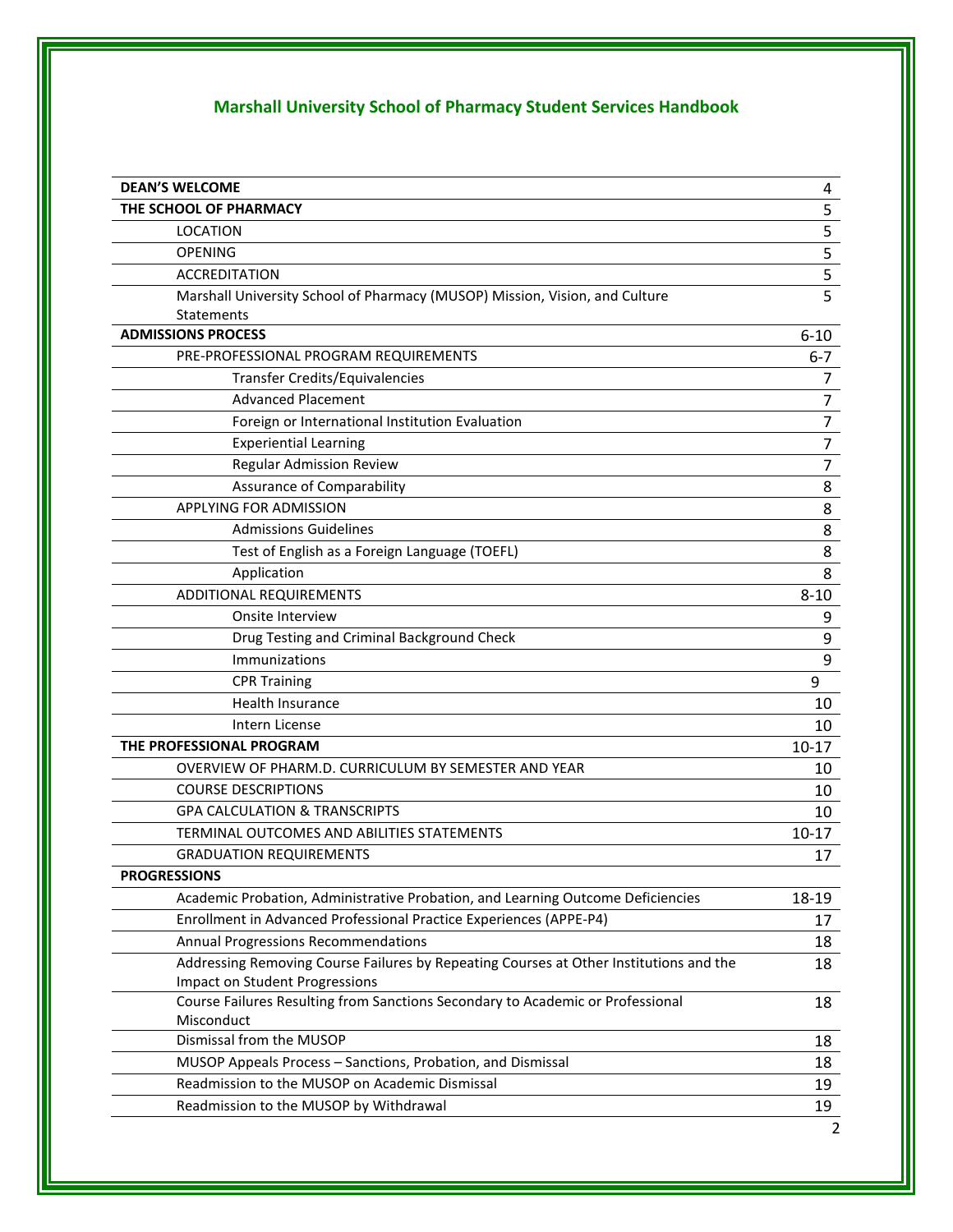| <b>STUDENT SERVICES</b>                                                | $19 - 21$ |
|------------------------------------------------------------------------|-----------|
| <b>STUDENT RECORDS</b>                                                 | 19        |
| STUDENT HEALTH SERVICES & PRESCRIPTIONS                                | 19        |
| <b>COUNSELING SERVICES</b>                                             | 19        |
| <b>DISABILITY SERVICES</b>                                             | 20        |
| <b>HOUSING</b>                                                         | 20        |
| <b>Fairfield Landing</b>                                               | 20        |
| Housing and Resident Life                                              | 20        |
| ACADEMIC AND CAREER COUNSELING                                         | 20        |
| STUDENT ORGANIZATIONS/STUDENT REPRESENTATION                           | 21        |
| STUDENT EXECUTIVE COUNCIL                                              | 21        |
| Organizations, Societies, Fraternities                                 | $21 - 22$ |
| <b>STATEMENTS AND POLICIES</b>                                         | $23 - 26$ |
| ETHICAL AND PROFESSIONAL CONDUCT                                       | 23        |
| <b>Affirmative Action Policy</b>                                       | 23        |
| Sexual Harassment Policy Statement                                     | 23        |
| <b>Title IX Policy</b>                                                 | 24        |
| Copyright Compliance                                                   | 24        |
| Liability                                                              | 24        |
| <b>INCLEMENT WEATHER</b>                                               | 24        |
| <b>ATTENDANCE POLICY</b>                                               | 24        |
| Appropriate Attire and Conduct Policy                                  | 25        |
| <b>Professional Leave</b>                                              | 25        |
| <b>GRADING POLICY</b>                                                  | 25        |
| <b>GRADE GRIEVANCE</b>                                                 | 25        |
| COMPLAINTS CONCERNING VIOLATIONS OF ACCREDITATION COUNCIL FOR PHARMACY | 25        |
| <b>EDUCATION (APCE) STANDARDS</b>                                      |           |
| STUDENT COMPLAINT POLICY AND PROCEDURE                                 | 25        |
| <b>POLICY</b>                                                          | 25        |
| <b>PROCEDURE</b>                                                       | 25        |
| <b>IT Support</b>                                                      | 26        |
| FACULTY, STAFF, AND ADMINISTRATION CONTACT INFORMATION                 | 26        |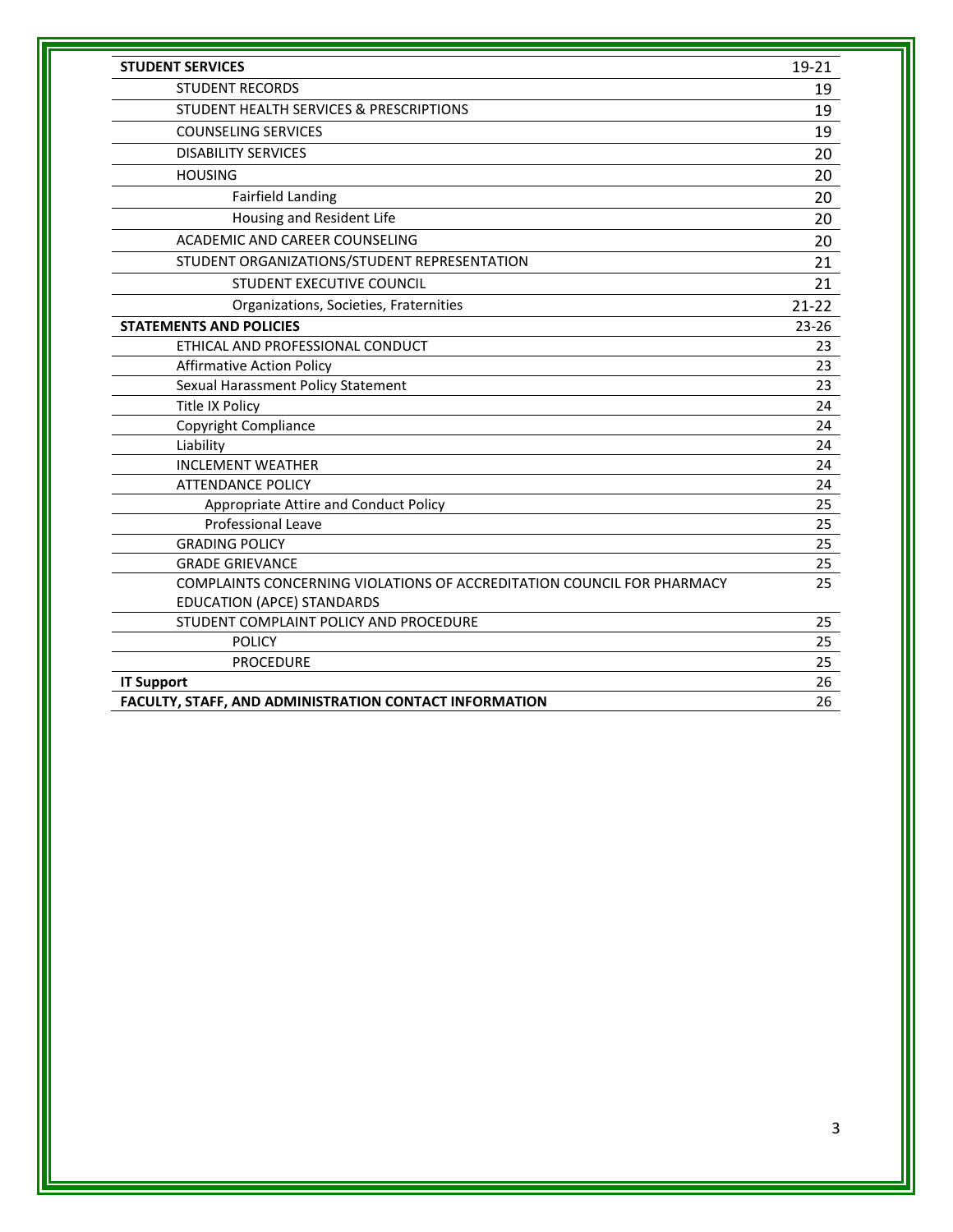# **Dean's Welcome**

Welcome to the Marshall University School of Pharmacy and congratulations on your acceptance! You are about to embark on an exciting and challenging academic journey. Our faculty and staff have worked diligently to design a curriculum and environment that will immerse you in both the theory and practice of pharmacy. Our goal is to see you become a leader in the field, able to not only practice successfully, but also to contribute to the growth of our profession.



The academic program is rigorous,

but is also based on innovative teaching methodologies that are provento increase your understanding and application of content knowledge. You will learn content through active application to real-world problems faced in the profession. Most of your coursework will be accomplished through collaborative learning with your classmates. This is in response to the changing nature of pharmacy; from dispensing to patient-centered, team-based health care management. You will also have opportunities to work with students in other health care programs to increase your inter-professional competencies.

Our cutting-edge facilities are designed to provide you with experience working in a variety of health care settings. Our high-tech studio learning classrooms are equipped to enhance the active and group learning methods that are built-in to the curriculum. We believe that you will find the learning environment custom- designed for your success.

As you progress through the program, know that each one of us is here to provide you with every opportunity for success. We believe in you! Feel free to come to us with any concerns you have and we will work diligently to assist you in resolving them. I look forward to getting to know each of you over the next four years.

**Remember, We are…Marshall!** 

**We are…the future of Pharmacy!** 

**And now, you are too!**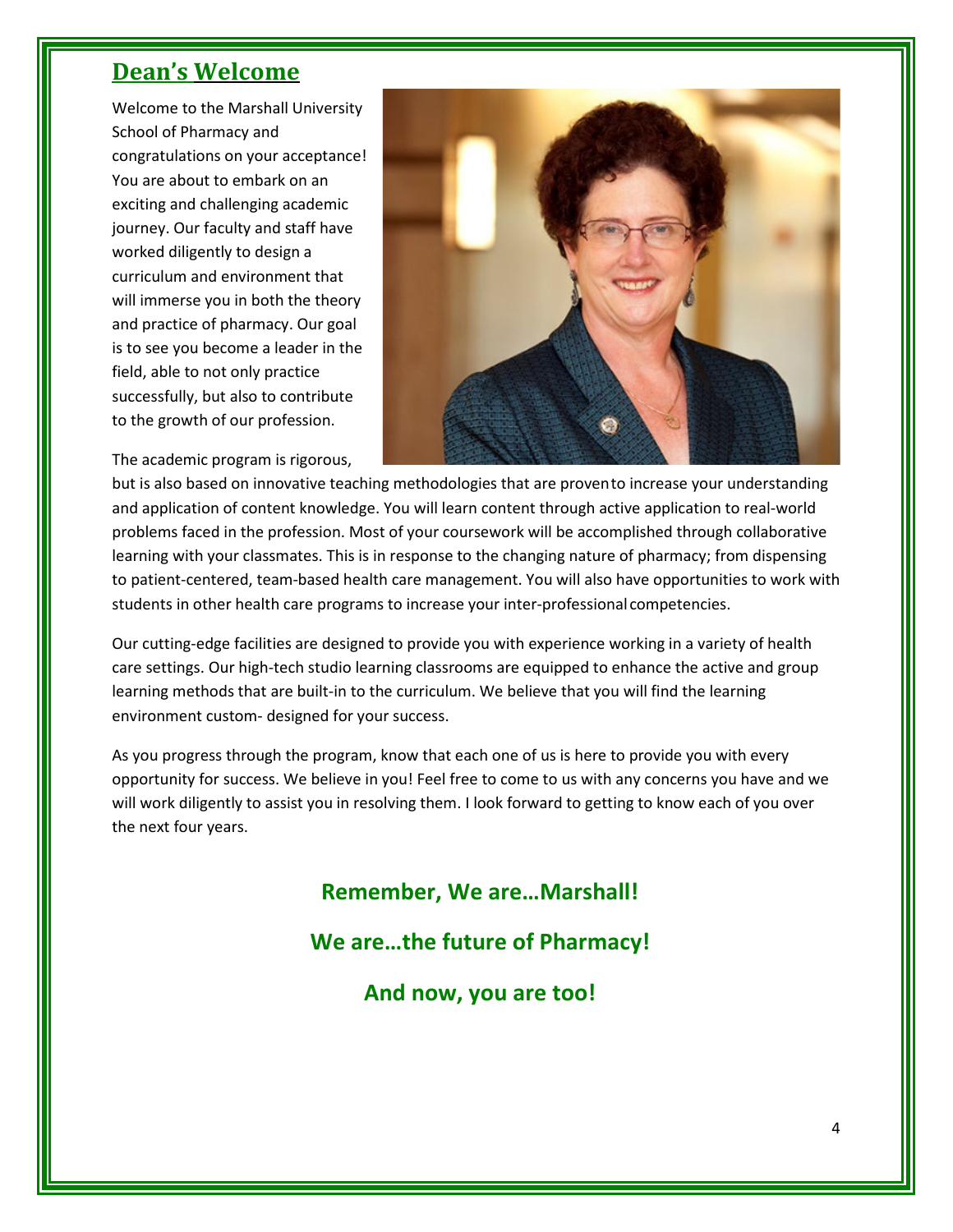# **The School of Pharmacy**

The Marshall University School of Pharmacy provides residents in the region with an affordable, public alternative for pursuing a Doctorate in Pharmacy (Pharm.D.) degree. The university's strengths in clinical education and its strong linkages to ambulatory and inpatient care facilities provide distinct advantages for the development of a public pharmacy school that will produce well-prepared pharmacists for the field's evolving role in the patient care continuum.

# **Location**

The school is located close to Cabell Huntington Hospital at 1538 Charleston Avenue, Huntington, WV 25701. Our state-of-the-art, 50,000 square-foot learning, research, and pharmacy practice facility was completed August 2019. For contact information, please refer to [http://www.marshall.edu/wpmu/pharmacy/about\\_us/contact-us/.](http://www.marshall.edu/wpmu/pharmacy/about_us/contact-us/)

# **Opening**

The school's inaugural class of 2016 started in August 2012.

# **Accreditation**

The Accreditation Council for Pharmacy Education (ACPE) has fully accredited Marshall School of Pharmacy for its Doctor of Pharmacy program.

For more information on the ACPE accreditation process, please contact the Accreditation Council for Pharmacy Education, 135 South LaSalle Street, Suite 4100, Chicago, IL 60603, 312/644-3575; FAX 312/664-4652, or at their web site: [https://www.acpe- a](https://www.acpe-accredit.org/standards/default.asp)ccredit.org/standards/default.asp

# **Marshall University School of Pharmacy (MUSOP) Mission, Vision, and Culture Statements**

The mission, vision, and culture statements can be found on Marshall University School of Pharmacy's web page at:

[https://www.marshall.edu/pharmacy/about\\_us/missionvision/](https://www.marshall.edu/pharmacy/about_us/missionvision/)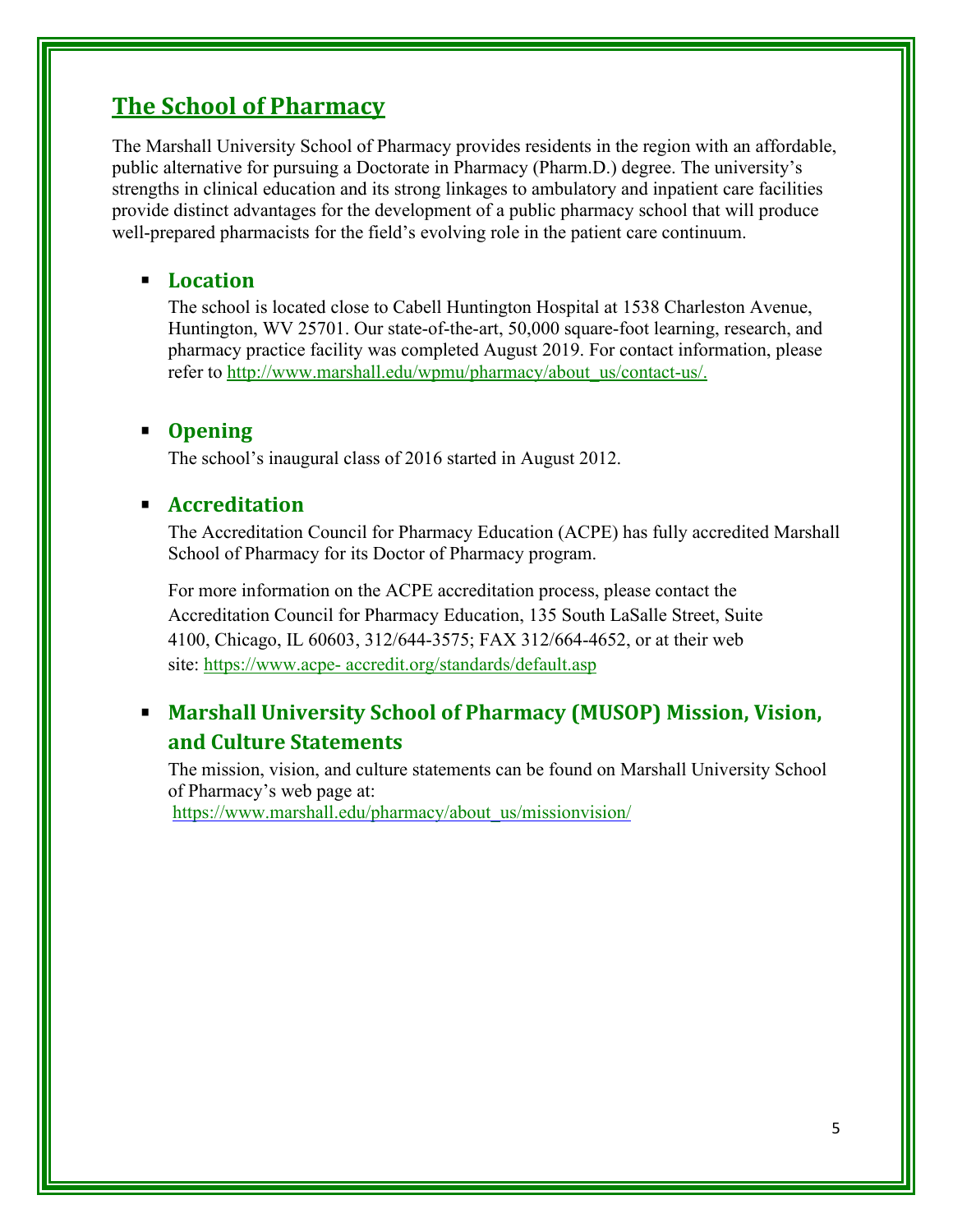# **Admissions Process**

Admission to the professional program is competitive. Students are only admitted in the fall semester. The admission policies will consider each candidate holistically with focused attention to scholastic accomplishments and other factors such as motivation, industry, communication abilities, and community activities. A holistic educational review will be conducted to ensure the best possible candidate is identified for admission to MUSOP. Each applicant must have the physical, mental, and emotional ability to learn and accomplish those competencies required of a pharmacy practitioner, as well as the character and thought processes necessary to make professional judgments that benefit the patient.

Any student may be denied admission or permission to continue enrollment in the School of Pharmacy if, in the opinion of the faculty, the moral or ethical character of the student casts grave doubts upon his or her potential capabilities as a pharmacist. Any type of involvement in the illegal use of drugs or other illegal or unethical acts relating to the practice of pharmacy are examples of incidents which would provide cause for considering denying admission or for dismissal of a student from the School.

# **Pre-Professional Program Requirements**

A minimum of 58 semester credit hours of pre-pharmacy coursework is required for admission. The majority of these credit hours will be completed in the content areas of mathematics, biological sciences, general chemistry, organic chemistry, communication skills, and physical sciences. Specific required pre-pharmacy coursework includes:

| <b>English Composition</b> | 6 credit hours or 2 semesters  |
|----------------------------|--------------------------------|
| Calculus                   | 3 credit hours or 1 semester   |
| <b>Statistics</b>          | 3 credit hours or 1 semester   |
| Biology w/ Lab             | 8 credit hours or 2 semesters  |
| Chemistry w/ Lab           | 10 credit hours or 2 semesters |
| Human Anatomy w/ Lab       | 4 credit hours or 1 semester   |
| Human Physiology w/ Lab    | 4 credit hours or 1 semester   |
| Microbiology w/ Lab        | 4 credit hours or 1 semester   |
| Organic Chemistry w/ Lab   | 9 credit hours or 2 semesters  |
| Physics w/ Lab             | 4 credit hours or 1 semester   |
| Social Science elective    | 3 credit hours or 1 semester   |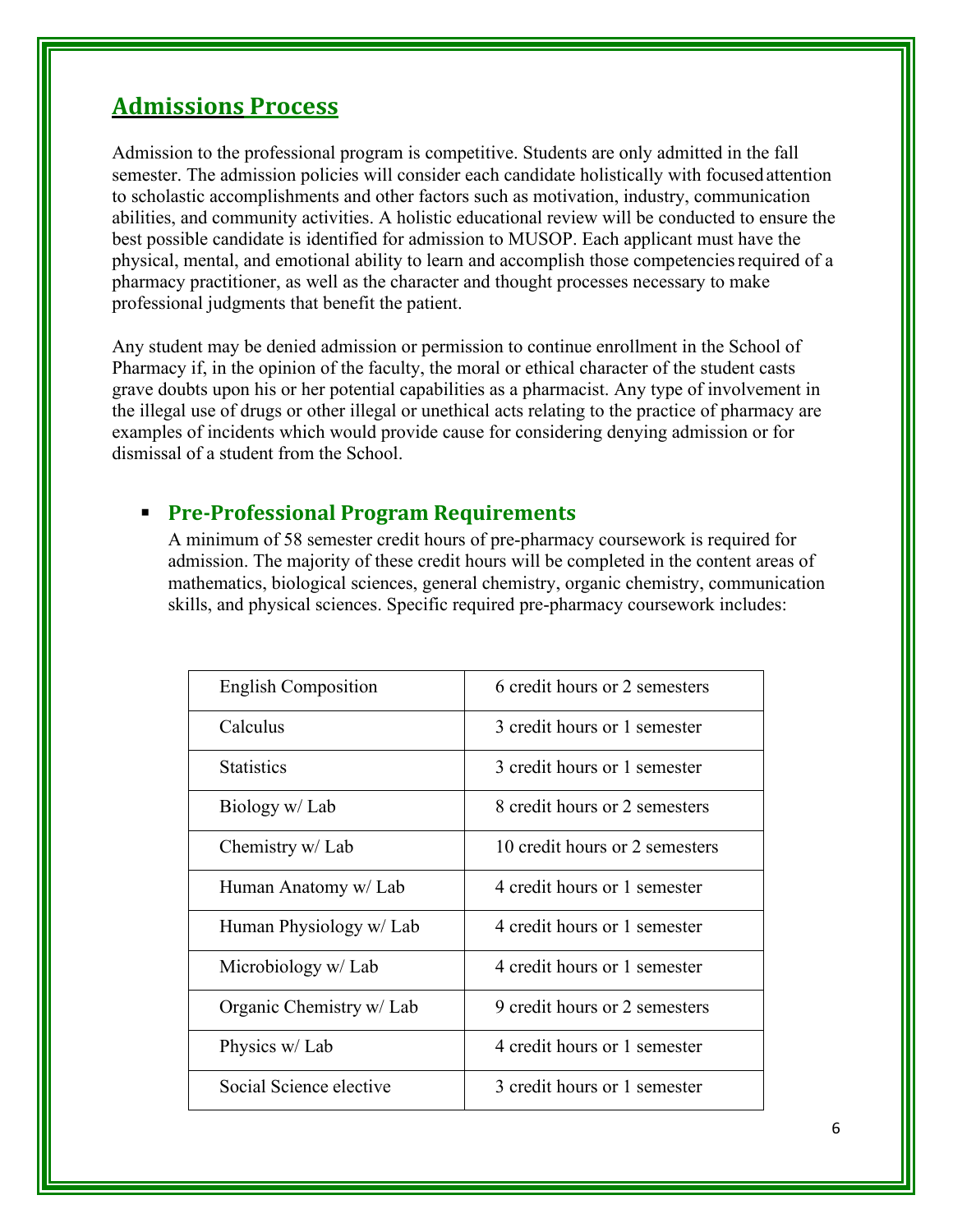All pre-pharmacy coursework should be completed by the end of the summer semester prior to the desired fall enrollment. A grade of C or better is required in all pre-pharmacy coursework.

Marshall University course offerings are templates for Marshall University School of Pharmacy pre-pharmacy course requirements. Students may choose to complete part or all pre-pharmacy coursework at another accredited college or university. However, Marshall University course offerings will be used as the barometer for course equivalency determination. For more information please contact the Office of Student Affairs at [pharmacy@marshall.edu](mailto:pharmacy@marshall.edu) or 304-696-7354.

#### **Transfer Credits and Pre-Pharmacy Equivalencies from other institutions**

Courses from other colleges or universities will be evaluated at the time all documents have been received for admission. This ensures that the courses are equivalent to the prepharmacy courses required by MUSOP. Please refer to MUSOPOP: 200.003 [Documenting](http://www.marshall.edu/wpmu/pharmacy/faculty_staff/faculty-and-staff-policies/200-003-documenting-the-pre-pharmacy-requirements-adopted-by-the-faculty-for-admissions/) [the Pre-pharmacy Requirements Adopted by the Faculty for Admissions](http://www.marshall.edu/pharmacy/faculty_staff/musop_policies/)

#### **Advanced Placement**

Students, who have received credit for the subject examination in the College Level Examination Program (CLEP) or the Advanced Placement Examination Program, may meet prerequisite requirements for admission into MUSOP. For further information, please refer to MUSOPOP: 200.003 [Documenting](http://www.marshall.edu/wpmu/pharmacy/faculty_staff/faculty-and-staff-policies/200-003-documenting-the-pre-pharmacy-requirements-adopted-by-the-faculty-for-admissions/) [the Pre-pharmacy Requirements](http://www.marshall.edu/pharmacy/faculty_staff/musop_policies/)  [Adopted by the Faculty for Admissions](http://www.marshall.edu/pharmacy/faculty_staff/musop_policies/) 

#### **Experiential Learning**

Credit for life experiences gained through employment or other activities may be granted by the Dean. For further information, please refer to MUSOPOP: 200.003 [Documenting](https://www.marshall.edu/pharmacy/faculty_staff/musop_policies/) [the Pre-pharmacy Requirements Adopted by the Faculty for Admissions](http://www.marshall.edu/pharmacy/faculty_staff/musop_policies/) 

#### **Foreign or International Institution Evaluation**

Coursework and conferral of degrees from institutions outside the United States may be submitted for application consideration. Please refer to MUSOPOP: 200.003 [Documenting](http://www.marshall.edu/wpmu/pharmacy/faculty_staff/faculty-and-staff-policies/200-003-documenting-the-pre-pharmacy-requirements-adopted-by-the-faculty-for-admissions/) [the Pre-pharmacy Requirements Adopted by the Faculty for Admissions](http://www.marshall.edu/pharmacy/faculty_staff/musop_policies/) 

#### **Regular Admission Review**

All applications and supporting documents must be submitted to School of Pharmacy, Office of Student Services by the required deadline. All prerequisite coursework must be completed prior to matriculation into the PharmD program. For further information, please refer to MUSOPOP: 200.003 [Documenting](https://www.marshall.edu/pharmacy/faculty_staff/musop_policies/) [the Pre-pharmacy Requirements](http://www.marshall.edu/pharmacy/faculty_staff/musop_policies/)  [Adopted by the Faculty for Admissions](http://www.marshall.edu/pharmacy/faculty_staff/musop_policies/)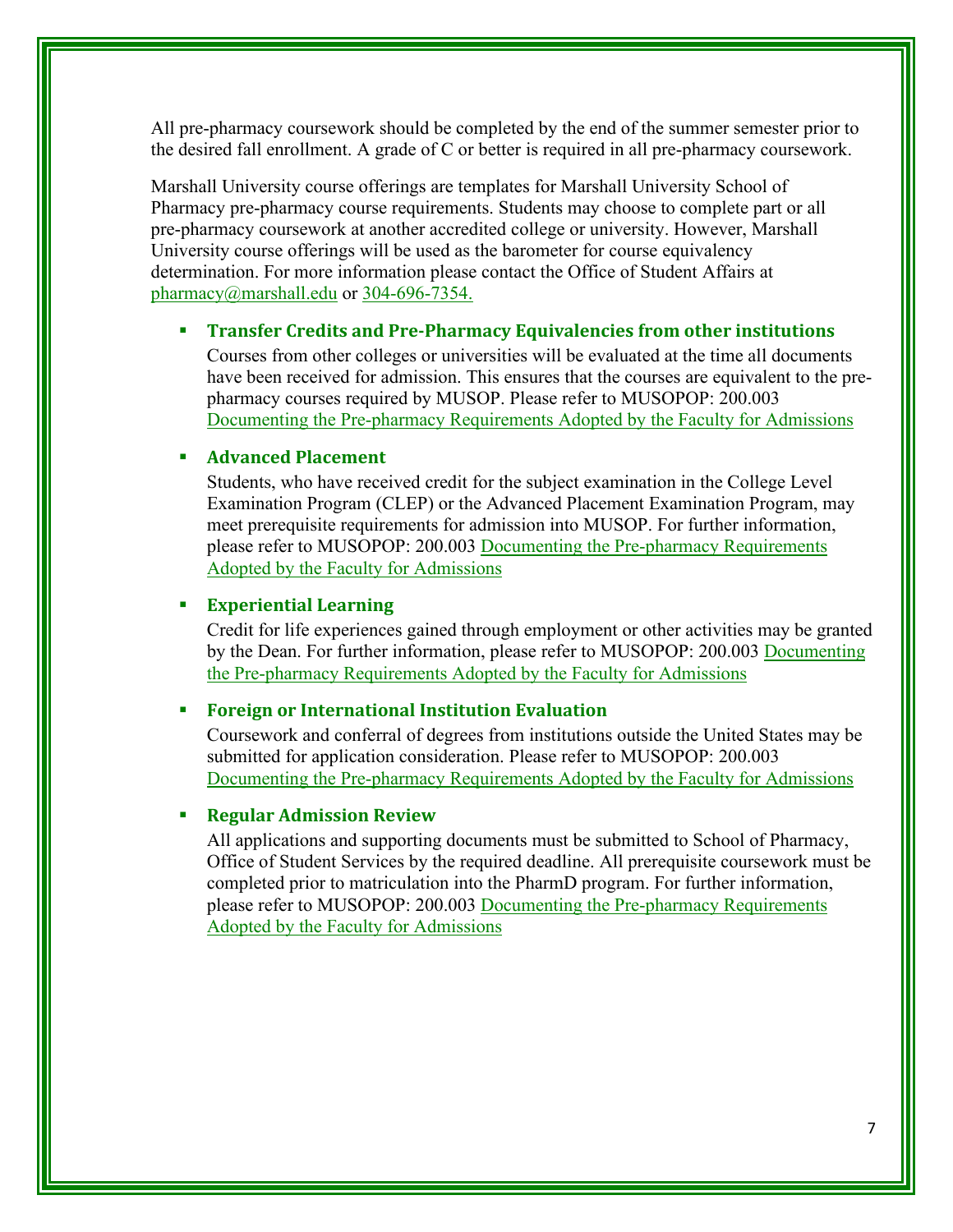#### **Assurance of Comparability**

To ensure that credit awarded through these methods is comparable to the university's own degree programs, each petitioner must submit a request to the Associate Dean for Curricular and Academic Affairs who will evaluate the request and grant or deny [credit or course equivalencies.](http://www.marshall.edu/wpmu/pharmacy/faculty_staff/faculty-and-staff-policies/200-003-documenting-the-pre-pharmacy-requirements-adopted-by-the-faculty-for-admissions/) [Please refer to](http://www.marshall.edu/pharmacy/faculty_staff/musop_policies/)  MUSOPOP: 200.003 Documenting the Pre-pharmacy Requirements Adopted by [the Faculty for Admissions](http://www.marshall.edu/pharmacy/faculty_staff/musop_policies/) 

#### **Applying for Admission**

#### **Admissions Guidelines**

Marshall School of Pharmacy takes a holistic view of an applicant's background for the purpose of admission. Please refer to [Admissions Process Policies and](https://www.marshall.edu/pharmacy/files/MUSOP-Policy-200-004_Admissions-Process_approved2018.pdf)  [Procedures](https://www.marshall.edu/pharmacy/files/MUSOP-Policy-200-004_Admissions-Process_approved2018.pdf) for further information

#### **TOEFL Exam**

A TOEFL exam is required for international applicants if the applicant has not completed a degree from a U.S. institution or if a degree is from an international college/university where, the primary language of instruction is not English. Students must meet a minimum score requirement of 80 and test must be less than 2 years old. Please refer to [Graduate Admissions International Admissions](https://www.marshall.edu/graduate/admissions/international-admission/)

#### **Application**

Details regarding application submissions and fees can be found on the School of Pharmacy website at: <https://www.marshall.edu/pharmacy/pharmd/>

#### **Additional Requirements**

#### **Onsite Interview**

To be considered for admission, applicants must be selected for an interview. The interview assesses the applicant's communication skills, confidence, integrity, maturity, commitment to the field of pharmacy, motivation, character, and ability to interact with others. Students selected for an interview can expect to spend a day on campus for the interview process. Once interviews conclude, candidates will be assessed based on a holistic review of the application package and will include evaluation of overall GPA, prerequisite GPA, reference letters, and outcomes of the onsite interview.

#### **Drug Testing and Criminal Background Check**

Applicants should be aware that both criminal background checks and drug screens are becoming increasingly common requirements for participation in specific coursework in the School of Pharmacy and for eventual licensure as a pharmacist. As a result, criminal background checks and drug screens are now requirements for those students tentatively accepted for admission and must be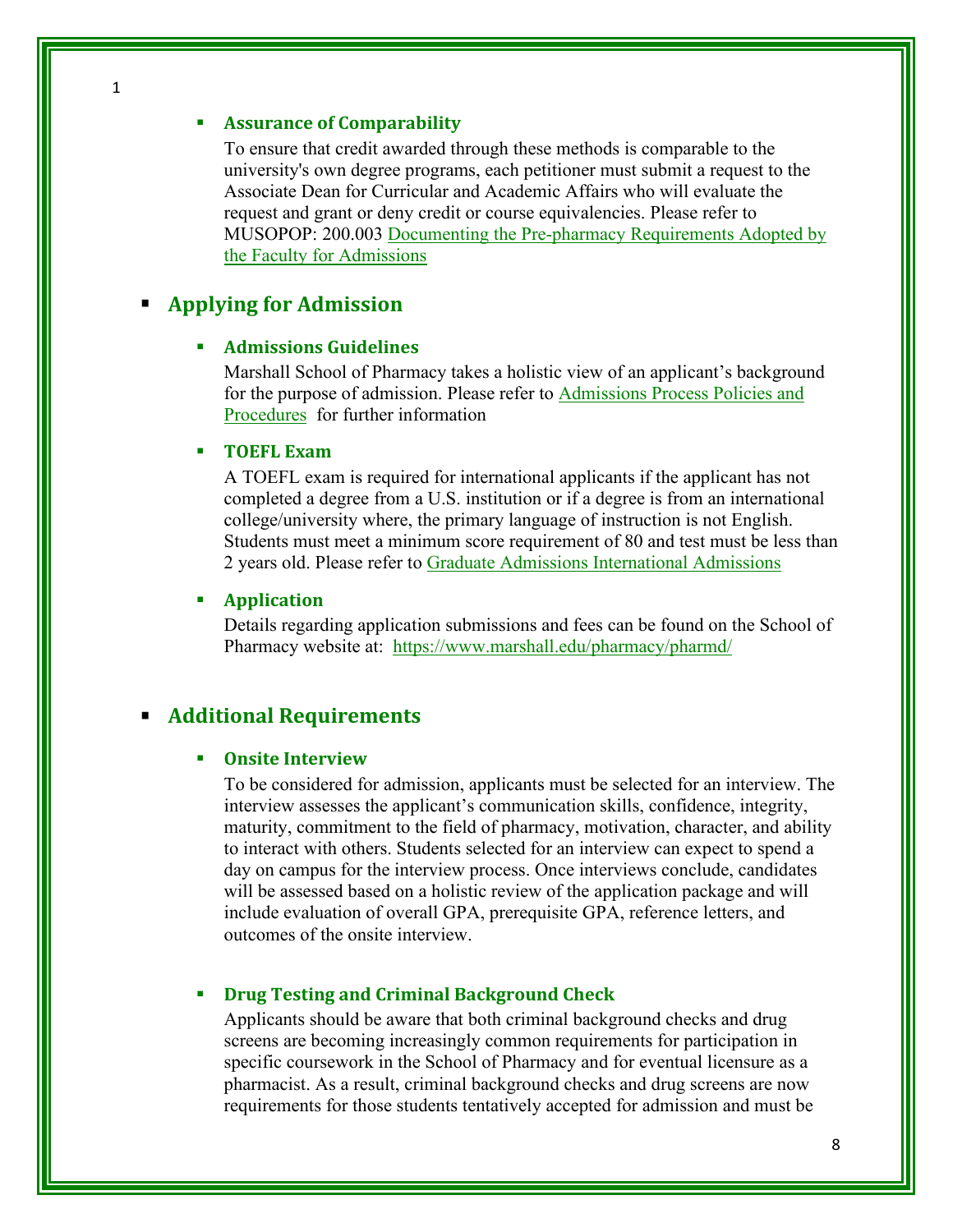completed with satisfactory results prior to matriculation at the School.

Instructions for completion of criminal background checks and drug screen requirements will be forwarded following the student's tentative acceptance to the School of Pharmacy. The criminal background checks and drug screens will be required upon admission to MUSOP and repeated prior to the start of APPEs and as required by clinical sites. Students are subject to random drug screenings at any time. Please refer to MUSOPOP: 200.013 [Background Check, Drug Screen,](https://www.marshall.edu/pharmacy/files/MUSOP-Policy-200.013_Background-Check-Requirements_signed.pdf)  [Immunization, and Certification Requirements for Students](https://www.marshall.edu/pharmacy/files/MUSOP-Policy-200.013_Background-Check-Requirements_signed.pdf)

#### **Immunizations**

Prior to enrollment in the School of Pharmacy, Candidates are required to obtain a history of their immunizations and vaccinations. Documentation of immunizations and vaccinations must be provided by written documentation of a health care provider (physician, nurse, or pharmacist), and must include the type of immunization/vaccination received, the date, and the signature of the health care provider who administered the immunization/vaccination.

Upon admittance to the School of Pharmacy the student will be provided with a list of required immunizations. Vaccine Administration Records will be verified. Rotation requirements stipulate that all immunizations must be kept current. Influenza vaccination is required by November  $1<sup>st</sup>$  of each year. Because IPPE/APPE sites (hospitals and other healthcare facilities) require influenza vaccinations, no exemptions will be permitted. Failure to maintain immunization requirements may result in failure of rotations and a delayed graduation. Please refer to MUSOPOP: 200.013 [Background Check, Drug Screen, Immunization and](https://www.marshall.edu/pharmacy/files/MUSOP-Policy-200.013_Background-Check-Requirements_signed.pdf)  [Certification Requirements for Students](https://www.marshall.edu/pharmacy/files/MUSOP-Policy-200.013_Background-Check-Requirements_signed.pdf)

#### **CPR Training**

Prior to enrollment into the school, the student must have completed an American Heart Association 2-year certification with BLS for Healthcare Providers CPR course or the American Red Cross 2-year certification course First Aid, CPR, AED for Professional Rescuers and Health Care Providers. The student is responsible for keeping their CPR certification current while in school. Current CPR certification, as stated above, is not only required for rotations, but is also a legal requirement for vaccine administration as stated in the Pharmacy Laws and Legislative Rules of West Virginia. Failure to maintain a current CPR certification may result in failure of rotations and delayed graduation. The student should keep the card current after graduation should they continue to provide immunizations to patients or if their employer mandates this. Please refer to MUSOPOP: 200.013 [Background Check, Drug Screen, Immunization and](https://www.marshall.edu/pharmacy/files/MUSOP-Policy-200.013_Background-Check-Requirements_signed.pdf)  [Certification Requirements for Students](https://www.marshall.edu/pharmacy/files/MUSOP-Policy-200.013_Background-Check-Requirements_signed.pdf)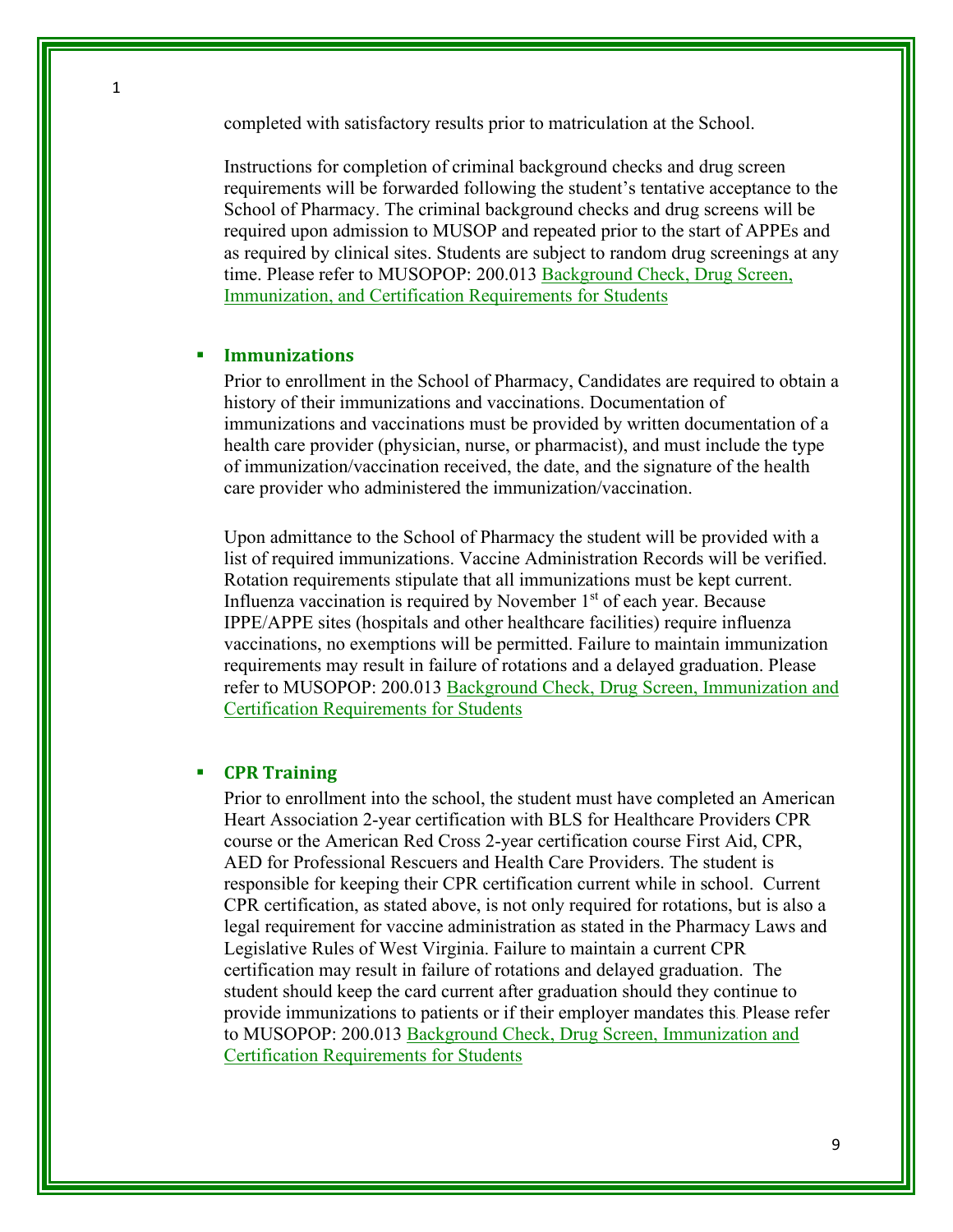#### **Health Insurance**

1

All PharmD students are required to have or purchase high quality health insurance due to the inherent risks that pharmacy students are exposed to at experiential education sites. Students of the School of Pharmacy are automatically enrolled in the Student Health Insurance Plan unless proof of other insurance coverage is demonstrated. Refer to<http://wellfleetstudent.com/> for details.

#### **Intern License**

While enrolled at MUSOP, students must maintain active intern licensure in Ohio, Kentucky, and West Virginia. See MUSOP Student Manual for more information. [Office of Experiential Learning Student Handbook](https://www.marshall.edu/pharmacy/files/MUSOP-OEL-Student-Manual-2020-2021-FINAL.pdf)

# **The Professional Program**

The Marshall University School of Pharmacy strives to educate students who are caring, competent, of high character, innovative thinkers, problem solvers, and the future leaders of our profession. To accomplish these goals, we have developed a curriculum that marries local practice standards and vision to the evolving trends within our academy. At the forefront of this marriage is the School's vision of the skills, knowledge, and abilities that will be required of future pharmacists. This vision forms the Pharm.D. program's terminal, or student learning, outcomes. For further information regarding terminal outcomes, please refer to [http://www.marshall.edu/pharmacy/student-info/prospective-students/professional\\_curriculum/](http://www.marshall.edu/pharmacy/student-info/prospective-students/professional_curriculum/)

# **Overview of Pharm.D. Curriculum by Semester and Year**

An overview of the curriculum can be found at: [http://www.marshall.edu/pharmacy/student-info/prospective](http://www.marshall.edu/pharmacy/student-info/prospective-students/professional_curriculum/)[students/professional\\_curriculum/.](http://www.marshall.edu/pharmacy/student-info/prospective-students/professional_curriculum/)

#### **Course Descriptions**

Please refer to the Marshall University Graduate Catalo[g https://www.marshall.edu/catalog/](https://www.marshall.edu/catalog/)

## **GPA Calculation & Transcripts**

MUSOP will calculate GPA for the purpose of transcripts following the MUSOPOP: 200.001 Academic Standards for [Grading, Progressions, Dismissal, and Re](http://www.marshall.edu/pharmacy/faculty_staff/musop_policies/)[admission](http://www.marshall.edu/pharmacy/faculty_staff/musop_policies/)

#### **Terminal Outcomes and Abilities Statements**

The Doctor of Pharmacy program's terminal learning outcomes provide a broad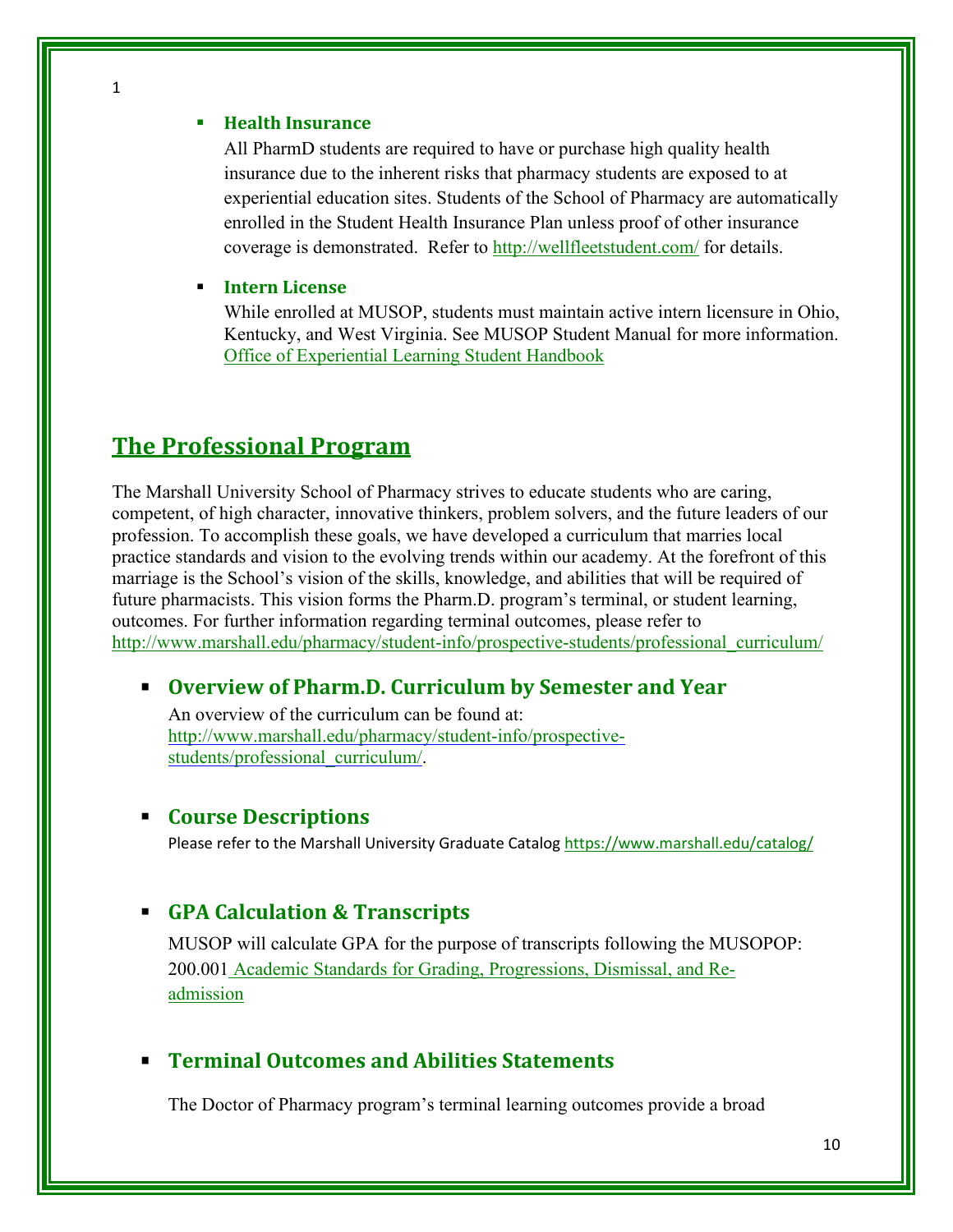description of the expectations of Marshall University School of Pharmacy graduates. These learning outcomes are further defined by a series of abilities. These abilities are linked to individual learning outcomes.

| <b>Outcome</b>                                                                                                                                                                                                                                                                                                                                               | <b>Ability</b>                                                                                                                                                                                                                                                                                                                                                                                                                                                                                   | <b>Standards</b><br><b>Addressed</b>                                                                     |
|--------------------------------------------------------------------------------------------------------------------------------------------------------------------------------------------------------------------------------------------------------------------------------------------------------------------------------------------------------------|--------------------------------------------------------------------------------------------------------------------------------------------------------------------------------------------------------------------------------------------------------------------------------------------------------------------------------------------------------------------------------------------------------------------------------------------------------------------------------------------------|----------------------------------------------------------------------------------------------------------|
| 1. LEARNER-Integrate,<br>and apply knowledge<br>from the foundational<br>sciences (i.e.,<br>biomedical,<br>pharmaceutical,<br>social/behavioral/admini<br>strative, and clinical<br>sciences) to evaluate<br>scientific literature,<br>explain drug action,<br>solve therapeutic<br>problems, and advance<br>population health and<br>patient-centered care. | 1.1 Develop, integrate, and<br>apply knowledge in<br>pharmaceutical,<br>social/behavioral/adminis<br>trative, and clinical<br>outcomes to the care of<br>patients<br>1.2 Integrate knowledge<br>from foundational<br>sciences to explain how<br>specific drugs or drug<br>classes work and<br>evaluate their potential<br>value in individuals and<br>populations.<br>1.3 Critically analyze<br>scientific literature<br>related to drugs and<br>disease to enhance<br>clinical decision making. | ACPE Std 1.1; CAPE<br>1.1 (Learner); CAPE<br>4.0; NAPLEX 1.5.1;<br>(multiple others);<br>MPJE (multiple) |
| 2. PATIENT<br>CAREGIVER-Provide<br>patient-centered care as the<br>medication expert (collect<br>and interpret evidence,<br>prioritize, formulate<br>assessments and<br>recommendations,<br>implement, monitor and<br>adjust plans, and document<br>activities).                                                                                             | 2.1 Collect subjective and<br>objective evidence related to<br>patient, medications,<br>allergies/adverse reactions,<br>and disease, by performing<br>patient assessment (including<br>physical assessment) from<br>chart/electronic health<br>records, pharmacist records<br>and patient/family<br>interviews.<br>2.2 Interpret evidence and<br>patient data to formulate                                                                                                                       | ACPE Std 2.1; CAPE<br>Domain 2.                                                                          |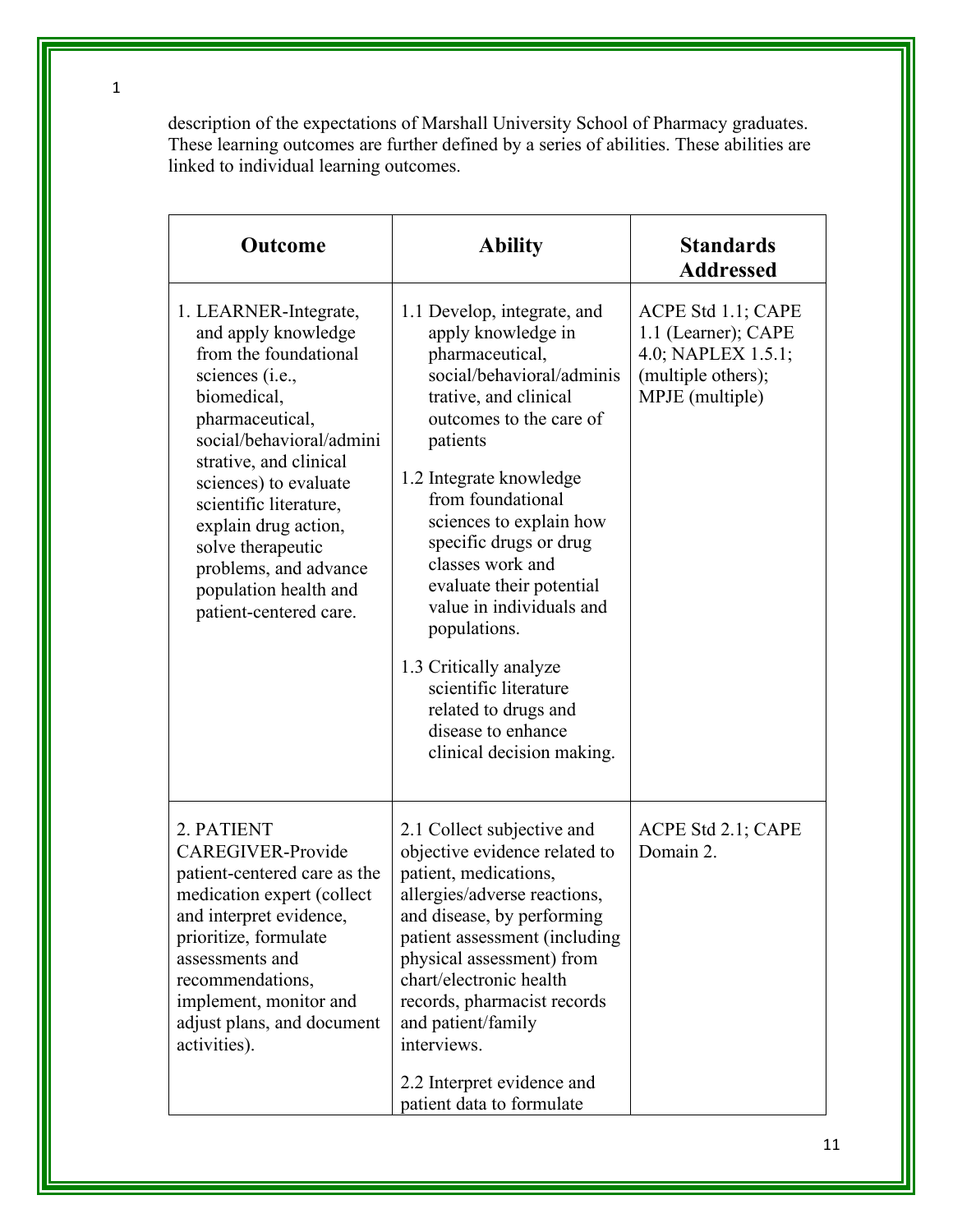|                                                                                                                                                                                                                                    | evidence-based care plans,<br>assessments, and<br>recommendations with<br>considerations for cost, risk,<br>and benefit considerations.<br>2.3 Implement, monitor and<br>adjust patient care plans as<br>needed<br>2.4 Document patient care<br>related activities.                                                                                                                                                                                                                                                                                                                                                                                                                                                                  |                                                                                                                                                                                                                                                                                           |
|------------------------------------------------------------------------------------------------------------------------------------------------------------------------------------------------------------------------------------|--------------------------------------------------------------------------------------------------------------------------------------------------------------------------------------------------------------------------------------------------------------------------------------------------------------------------------------------------------------------------------------------------------------------------------------------------------------------------------------------------------------------------------------------------------------------------------------------------------------------------------------------------------------------------------------------------------------------------------------|-------------------------------------------------------------------------------------------------------------------------------------------------------------------------------------------------------------------------------------------------------------------------------------------|
| 3. PRACTICE<br>MANAGER - Manage<br>patient healthcare needs<br>using human, financial,<br>technological, and physical<br>resources to optimize the<br>safety and efficacy of<br>medication use systems<br>and pharmacy operations. | 3.1 Apply basic management<br>principles to all aspects of<br>pharmacy operations<br>including human resources,<br>operations, patient safety,<br>information technology,<br>inventory, finance and<br>accounting, and marketing<br>3.2 Understand and be able<br>to negotiate appropriate<br>payment structure including<br>patient assistance plans and<br>determine consequences of<br>contracts with payers<br>3.3 Identify and utilize<br>human, financial, and<br>physical resources to<br>optimize the medication use<br>system including effectively<br>utilizing continuous quality<br>improvement techniques<br>3.4 Manage healthcare needs<br>of patients including<br>financial, logistical, and<br>transitions of care. | Std: PCPP: Assess,<br>Plan, Follow-Up,<br>monitor, evaluate; EPA<br>Domain 5 (Practice<br>Manager); CAPE<br>(Manager); MPJE Area<br>$1, 2,$ and $3$ ; NAPLEX<br>Area 2; IPEC Roles<br>and Responsibilities;<br><b>Essential Elements</b><br><b>APPE: Administration</b><br>and Management |
| 4. PROMOTER -<br>Contributes to identifying<br>and promote solutions for<br>public health challenges for                                                                                                                           | 4.1 Engage in service<br>learning and community<br>service.                                                                                                                                                                                                                                                                                                                                                                                                                                                                                                                                                                                                                                                                          | CAPE Domain 2.3 -<br>Promoter; MPJE Area<br>2; NAPLEX Area 1;<br><b>IPEC Values and</b>                                                                                                                                                                                                   |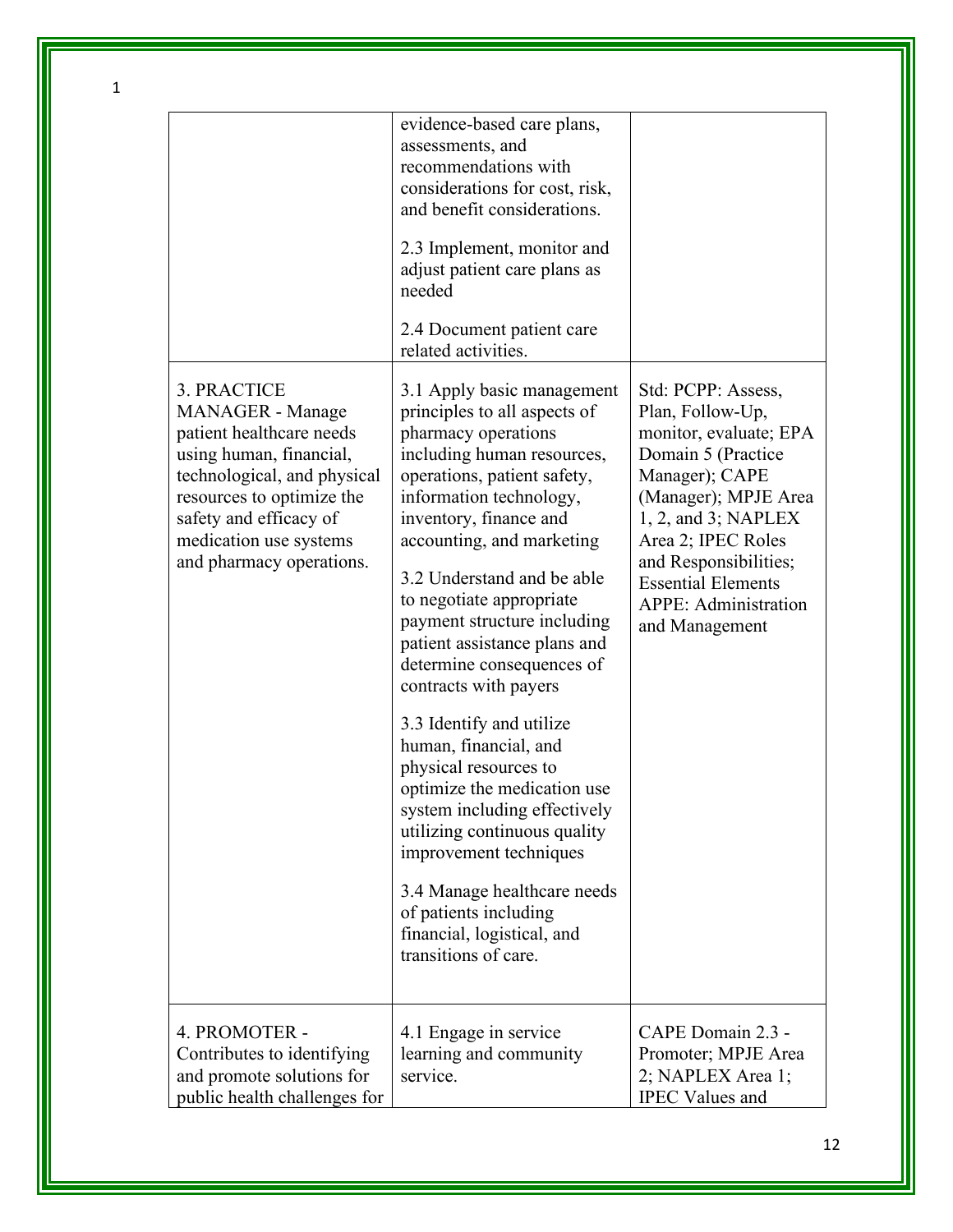| patients and society.                                                                                                                                                                         | 4.2 Apply principles of<br>epidemiology and<br>pharmacoepidemiology to<br>prioritize public health needs<br>4.3 Provide education and<br>conduct health screenings<br>including recommendations<br>and referrals as appropriate.<br>4.4 Participate in<br>immunization and wellness<br>advocacy to patient and<br>providers.                                                        | Ethics                                                                                                                                                                                                                                                   |
|-----------------------------------------------------------------------------------------------------------------------------------------------------------------------------------------------|-------------------------------------------------------------------------------------------------------------------------------------------------------------------------------------------------------------------------------------------------------------------------------------------------------------------------------------------------------------------------------------|----------------------------------------------------------------------------------------------------------------------------------------------------------------------------------------------------------------------------------------------------------|
| 5. PROVIDER - Describe<br>how population-based care<br>influences patient-centered<br>care and influences the<br>development of practice<br>guidelines and evidence-<br>based best practices. | 5.1 Assess the healthcare<br>status and needs of targeted<br>patient populations.<br>5.2 Develop and provide an<br>evidence-based approach that<br>considers the cost, care,<br>access, and satisfaction needs<br>of a targeted patient<br>population.<br>5.3 Participate in population<br>health management by<br>evaluating and adjusting<br>interventions to maximize<br>health. | CAPE Domain 2 and 3;<br>2.4; NAPLEX 1.2.11,<br>1.2.12, 2.2; ACPE<br>Standard 2.1 and 3.1                                                                                                                                                                 |
| 6. PROBLEM SOLVER -<br>Identify problems; explore<br>and prioritize potential<br>strategies; and design,<br>implement, and evaluate a<br>viable solution.                                     | 6.1 Identify the primary<br>problem facing a patient,<br>health care team, or health<br>care system and set goals to<br>implement a viable solution.<br>6.2 Evaluate, prioritize, and<br>defend multiple possible<br>solutions and consider the<br>potential positive and<br>negative outcomes of each.                                                                             | CAPE 1.1.4, 3.1, 4.3.3;<br>ACPE 1.1, 3 (3.1)<br>especially), $4.3$ ;<br>Appendix 3 Standard<br>3&10; EPA: Patient<br>Care Provider Domain,<br>Practice Manager<br>Domain?; EE: PPC2;<br>PPCP: Assess, Plan,<br>Implement; IPEC: TT3;<br>NAPLEX and MPJE: |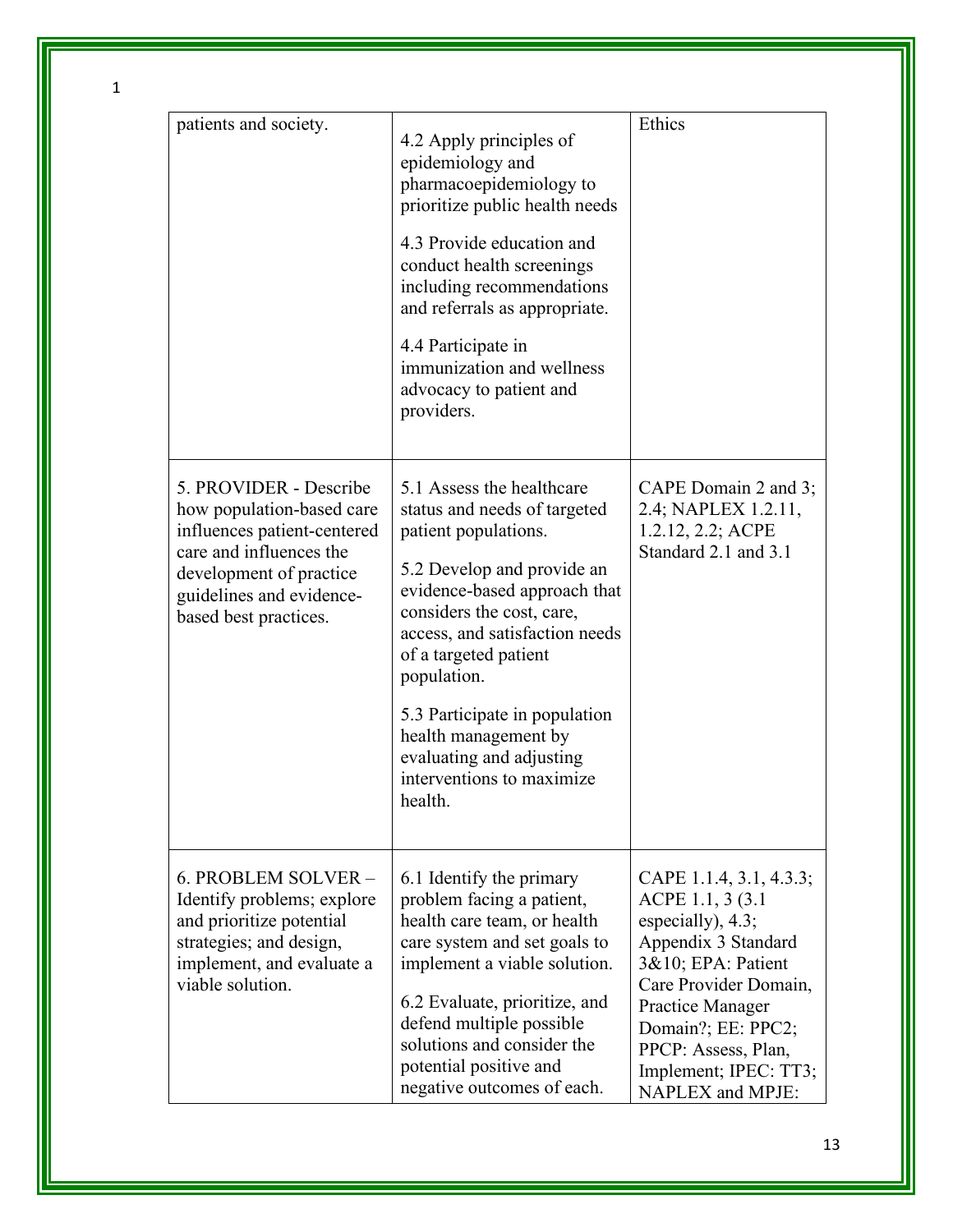|                                                                                                                                                                                           | 6.3 Implement the most<br>viable solution, including<br>monitoring parameters to<br>measure intended and<br>unintended consequences of<br>the solution, and then reflect<br>on the solution implemented<br>in order to improve future<br>performance.                                                                                                                                                                                                    |                                                                |
|-------------------------------------------------------------------------------------------------------------------------------------------------------------------------------------------|----------------------------------------------------------------------------------------------------------------------------------------------------------------------------------------------------------------------------------------------------------------------------------------------------------------------------------------------------------------------------------------------------------------------------------------------------------|----------------------------------------------------------------|
| 7. EDUCATOR - Educate<br>all audiences by<br>determining the most<br>effective and enduring<br>ways to impart information<br>and assess understanding.                                    | 7.1 Select the most<br>effective educational<br>techniques/strategies and<br>adapt instruction for the<br>intended audience to achieve<br>learning objectives.<br>7.2 Demonstrate the ability<br>to coordinate educational<br>efforts with other healthcare<br>providers, when appropriate,<br>to ensure a consistent, up-to-<br>date, comprehensive, and<br>team-based encounter.<br>7.3 Assess the audience<br>comprehension for provided<br>education | CAPE 3.2; ACPE<br>Standard 3.2                                 |
| 8. COLLABORATOR -<br>Actively participate and<br>engage as a healthcare<br>team member by<br>demonstrating mutual<br>respect, understanding, and<br>values to meet patient care<br>needs. | 8.1 Demonstrate mutual<br>respect necessary for team<br>members to meet patient care<br>needs<br>8.2 Define clear roles and<br>responsibilities for team<br>members to optimize patient<br>care encounters<br>8.3 Provide pharmacy<br>expertise to form a highly<br>functioning team and<br>promote shared patient-                                                                                                                                      | CAPE 3.4; NAPLEX<br>1.4.0; ACPE 3.4; IPEC<br>Core Competencies |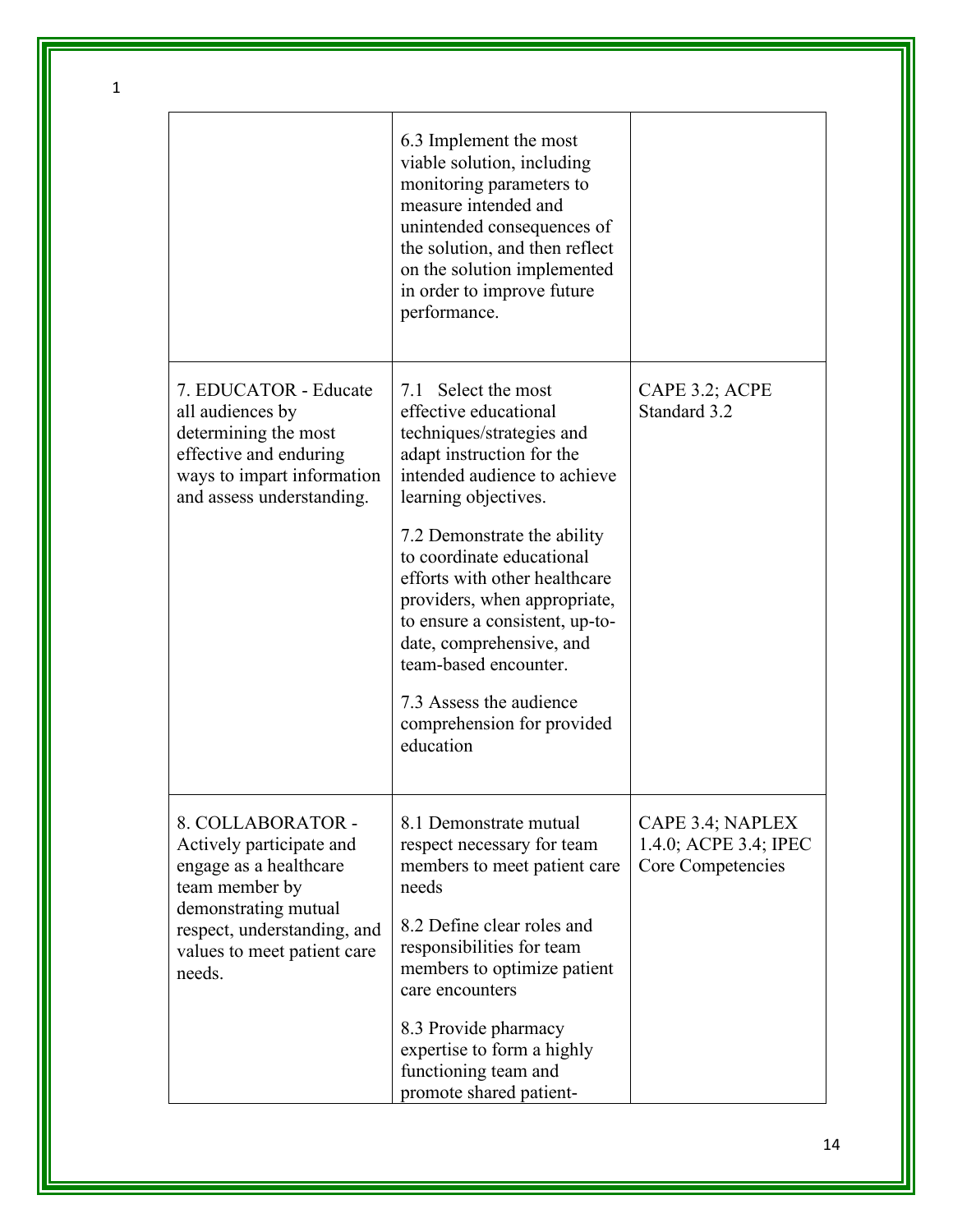|                                                                                                                                               | centered problem solving                                                                                                                                                                                                                                                          |                    |
|-----------------------------------------------------------------------------------------------------------------------------------------------|-----------------------------------------------------------------------------------------------------------------------------------------------------------------------------------------------------------------------------------------------------------------------------------|--------------------|
| 9. INCLUDER -<br>Recognize social<br>determinants of health to<br>diminish disparities and<br>inequities in access to<br>quality care         | 9.1 Assess a patient's health<br>literacy and social<br>determinants of health and<br>modify communication<br>strategies to meet the<br>patient's needs<br>9.2 Appropriately<br>incorporate patients' cultural<br>beliefs and practices into<br>health and wellness care<br>plans | CAPE 3.5; ACPE 3.5 |
| 10. COMMUNICATOR -<br>Effectively communicate<br>verbally and nonverbally<br>when interacting with an<br>individual, group or<br>organization | 10.1 Interview patients using<br>an organized structure,<br>specific questioning<br>techniques (e.g.,<br>motivational interviewing),<br>and medical terminology<br>adapted for the audience.<br>10.2 Use effective<br>interpersonal skills, active                                | <b>CAPE 3.6</b>    |
|                                                                                                                                               | listening and appropriate<br>questioning to establish<br>rapport and build trusting<br>relationships.                                                                                                                                                                             |                    |
|                                                                                                                                               | 10.3 Communicate<br>assertively, persuasively,<br>confidently, and clearly<br>while demonstrating<br>empathy                                                                                                                                                                      |                    |
|                                                                                                                                               | 10.4 Develop professional<br>documents pertinent to<br>organizational needs (e.g.,<br>monographs, policy<br>documents).                                                                                                                                                           |                    |
|                                                                                                                                               | 10.5 Use available<br>technology and other media                                                                                                                                                                                                                                  |                    |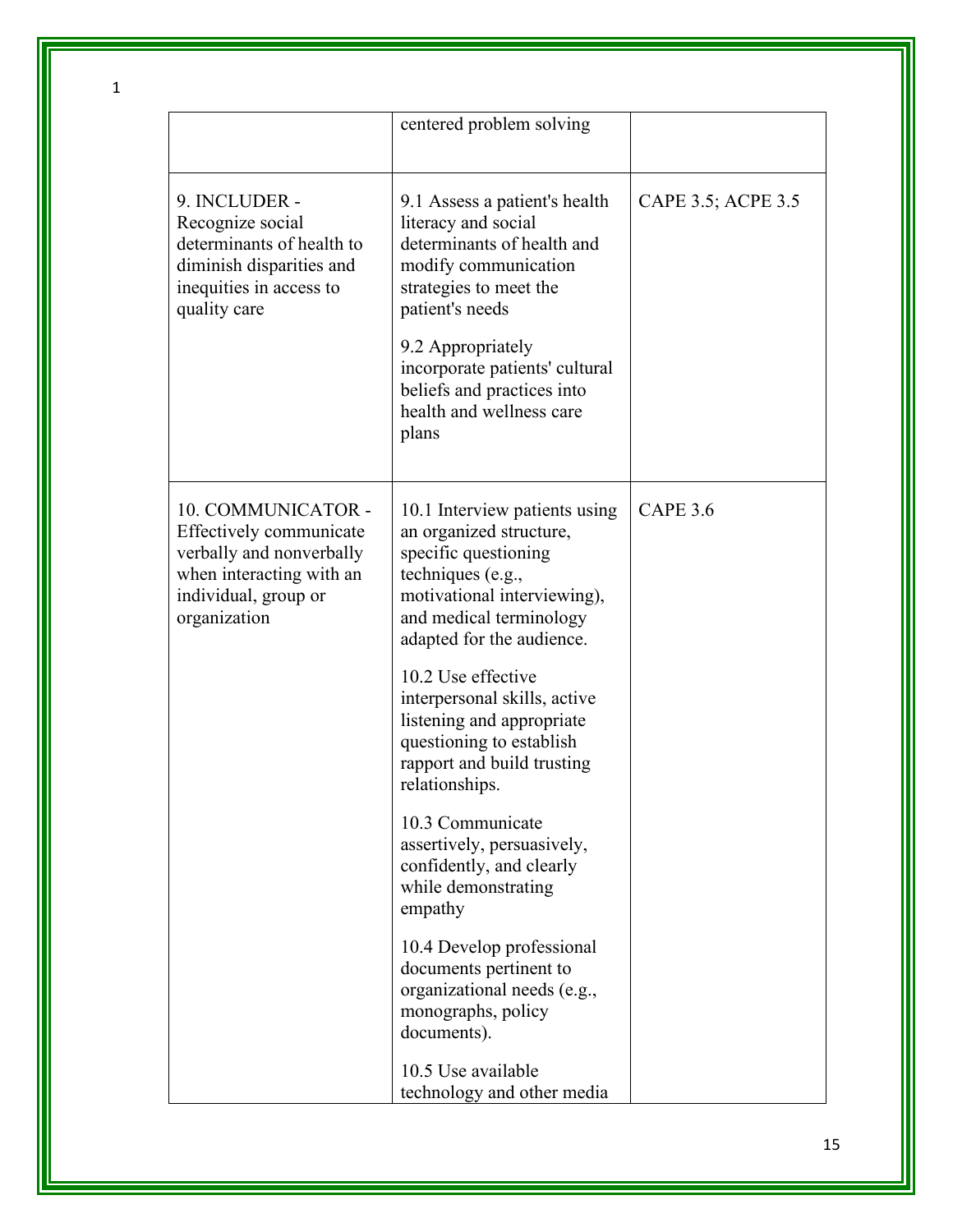|                                                                                                                      | to assist with communication<br>as appropriate.                                                                                                                                                                                                                                                                                                                                                  |                                                                                                                       |
|----------------------------------------------------------------------------------------------------------------------|--------------------------------------------------------------------------------------------------------------------------------------------------------------------------------------------------------------------------------------------------------------------------------------------------------------------------------------------------------------------------------------------------|-----------------------------------------------------------------------------------------------------------------------|
| 11. SELF-AWARE/SELF<br><b>DEVELOPER -</b><br>Demonstrate personal and<br>professional development.                   | 11.1 Develop and implement<br>an individualized and<br>effective plan for continuous<br>personal and professional<br>development (CPD)<br>11.2 Examine and reflect on<br>personal and professional<br>factors and experiences that<br>could enhance or limit<br>personal and professional<br>growth<br>11.3 Assume responsibility<br>for the accomplishing<br>personal and professional<br>goals | CAPE Domain 4/4.1;<br><b>IPEC Values and</b><br>Ethics; ACPE Section 1<br><b>Educational Outcomes;</b><br>MPJE Area 2 |
| 12. LEADER -<br>Demonstrate responsibility<br>for creating and achieving<br>shared goals, regardless of<br>position. | 12.1 Provide leadership<br>(formal and informal) in the<br>profession, community, and<br>health care teams to improve<br>pharmacists' role in<br>optimizing medication use<br>12.2 Develop relationships,<br>value diverse opinions, and<br>understand individual<br>strengths and weaknesses to<br>promote teamwork and<br>implement change.                                                    | <b>CAPE</b> Domain 4                                                                                                  |
| 13. INNOVATOR -<br>Demonstrates innovative<br>and entrepreneurial skills<br>in pharmacy practice.                    | 13.1 Be able to assimilate<br>plans to develop and justify<br>innovative and<br>entrepreneurial pharmacist<br>services, staffing, and/or<br>technology where<br>appropriate as part of                                                                                                                                                                                                           | <b>CAPE 4.3</b>                                                                                                       |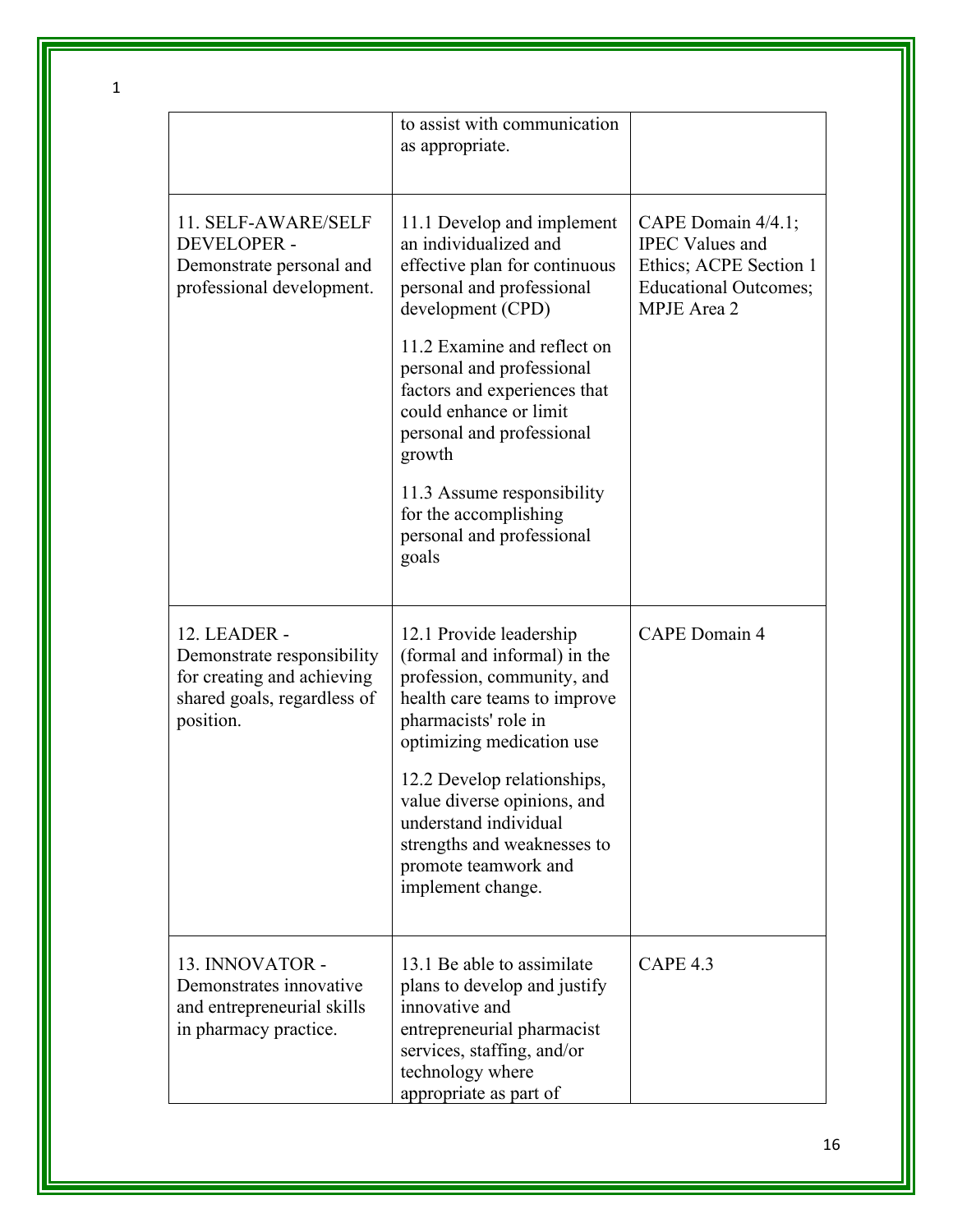|                                                                                                                             | pharmacy services.<br>13.2 Use critical thinking to<br>solve complex problems in<br>healthcare.                                                                                              |                                                                                                                                                                         |
|-----------------------------------------------------------------------------------------------------------------------------|----------------------------------------------------------------------------------------------------------------------------------------------------------------------------------------------|-------------------------------------------------------------------------------------------------------------------------------------------------------------------------|
| 14. PROFESSIONAL -<br>Demonstrates<br>professionalism and<br>integrates effectively as<br>part of the patient care<br>team. | 14.1 Exhibit behaviors and<br>values that are consistent<br>with the trust given to the<br>profession to improve<br>interactions with patients,<br>other healthcare providers<br>and society | <b>ACPE 4.0, CAPE 4.4/</b><br>Domain 4; EPA 6;<br>PCPP: Collect, Assess,<br>Plan, Implement,<br>Follow-up: monitor $&$<br>Evaluate; IPEC- values<br>and ethics for IPE. |
|                                                                                                                             | 14.2 Consistently<br>demonstrates respect and<br>empathy for others in all<br>classroom, experiential, and<br>professional activities.                                                       |                                                                                                                                                                         |
|                                                                                                                             | 14.3 Practices lawfully and<br>ethically.                                                                                                                                                    |                                                                                                                                                                         |
|                                                                                                                             | 14.4 Proactively improve<br>practice through participation<br>in legislative and regulatory<br>processes.                                                                                    |                                                                                                                                                                         |
|                                                                                                                             | 14.5 Participate in activities<br>that promote the profession<br>of pharmacy including<br>mentorship of others                                                                               |                                                                                                                                                                         |

# **Graduation Requirements**

Students are eligible for graduation upon successful completion of all academic and clinical (Professional Practice Experiences) requirements and documented competency in the P4 Annual Assessment of Competency. Students must earn a minimum of 151 semester credit hours. The minimum grade point average to meet graduation requirements is 2.5. The student is responsible for knowing and satisfying degree and graduation requirements. Students must be enrolled in the term in which they plan to graduate.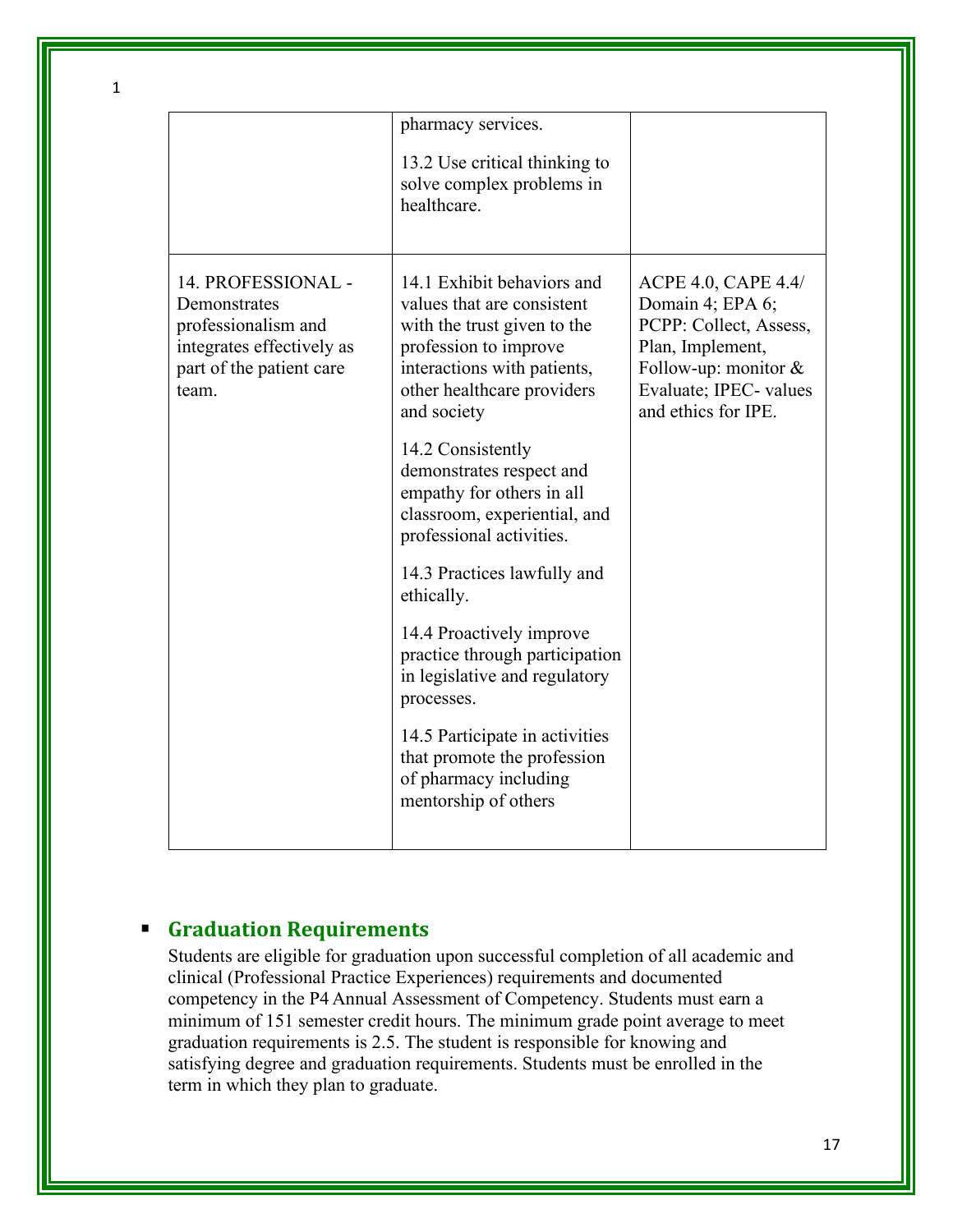# **Progressions**

# **Academic Probation, Administrative Probation, and Learning Outcome Deficiencies**

Students who fail a course will be placed on *academic probation*. Students who do not meet enrollment requirements will be placed on *administrative probation*. For further information regarding these probations, please refer to MUSOPOP: 200.001 [Academic](http://www.marshall.edu/pharmacy/faculty_staff/musop_policies/)  [Standards for Grading,](http://www.marshall.edu/pharmacy/faculty_staff/musop_policies/) Progressions, Dismissal, and Re-admission

# **Enrollment in Advanced Professional Practice Experiences (APPE-P4)**

A student is allowed to progress to the P4 year if they have successfully completed all Pl-P3 [course requirements. Please refer to MUSOPOP: 200.001 Aca](http://www.marshall.edu/wpmu/pharmacy/faculty_staff/faculty-and-staff-policies/200-001-academic-standards-for-grading-progressions-dismissal-and-re-admission/)[demic Standards for](http://www.marshall.edu/pharmacy/faculty_staff/musop_policies/)  [Grading, Progressions,](http://www.marshall.edu/pharmacy/faculty_staff/musop_policies/) Dismissal, and Re-admission

#### **Annual Progressions Recommendations**

[Each year, the stude](http://www.marshall.edu/wpmu/pharmacy/faculty_staff/faculty-and-staff-policies/200-001-academic-standards-for-grading-progressions-dismissal-and-re-admission/)nts' academic performance (class grades and Annual Assessment scores) will be reviewed by the Student Progressions Subcommittee. Recommendations regarding the status of each student will be made to the Dean for the upcoming year. For further information, please refer to [Annual Progressions Recommendations](https://www.marshall.edu/pharmacy/files/MUSOP-Policy-200-001_Academic-standards_grading_Progressions_2018_signed.pdf)

# **Addressing Course Failures by Repeating Courses at Other Institutions and the Impact on Student Progressions**

MUSOPOP: 200.001 [Academic Standards for Grading, Progressions, Dismissal, and](http://www.marshall.edu/pharmacy/faculty_staff/musop_policies/)  [Readmission a](http://www.marshall.edu/pharmacy/faculty_staff/musop_policies/)ddresses the transfer of Course Credits and Course Waivers. For further information, also refer to MUSOPOP: 200.002 [Course Transfer Credit and Course](http://www.marshall.edu/pharmacy/faculty_staff/musop_policies/)  [Waiver](http://www.marshall.edu/pharmacy/faculty_staff/musop_policies/)

# **Course Failures Resulting from Sanctions Secondary to Academic or Professional Misconduct**

Course failure resulting from sanctions enforced due to academic or professional misconduct will be dealt with by the use of academic probation and possible dismissal from the Pharmacy School Program. Please refer to MUSOPOP: 200.001 [Academic](http://www.marshall.edu/pharmacy/faculty_staff/musop_policies/)  [Standards for Grading, Progressions, Dismissal, and Re-](http://www.marshall.edu/pharmacy/faculty_staff/musop_policies/) [admission](http://www.marshall.edu/wpmu/pharmacy/faculty_staff/faculty-and-staff-policies/200-001-academic-standards-for-grading-progressions-dismissal-and-re-admission/)

## **Dismissal from M**U**SOP**

Dismissal is defined as termination of student status, including any right or privilege to receive some benefit, or recognition, or certification. This section of the handbook addresses reasons why a student can be dismissed, whether the student can enroll in other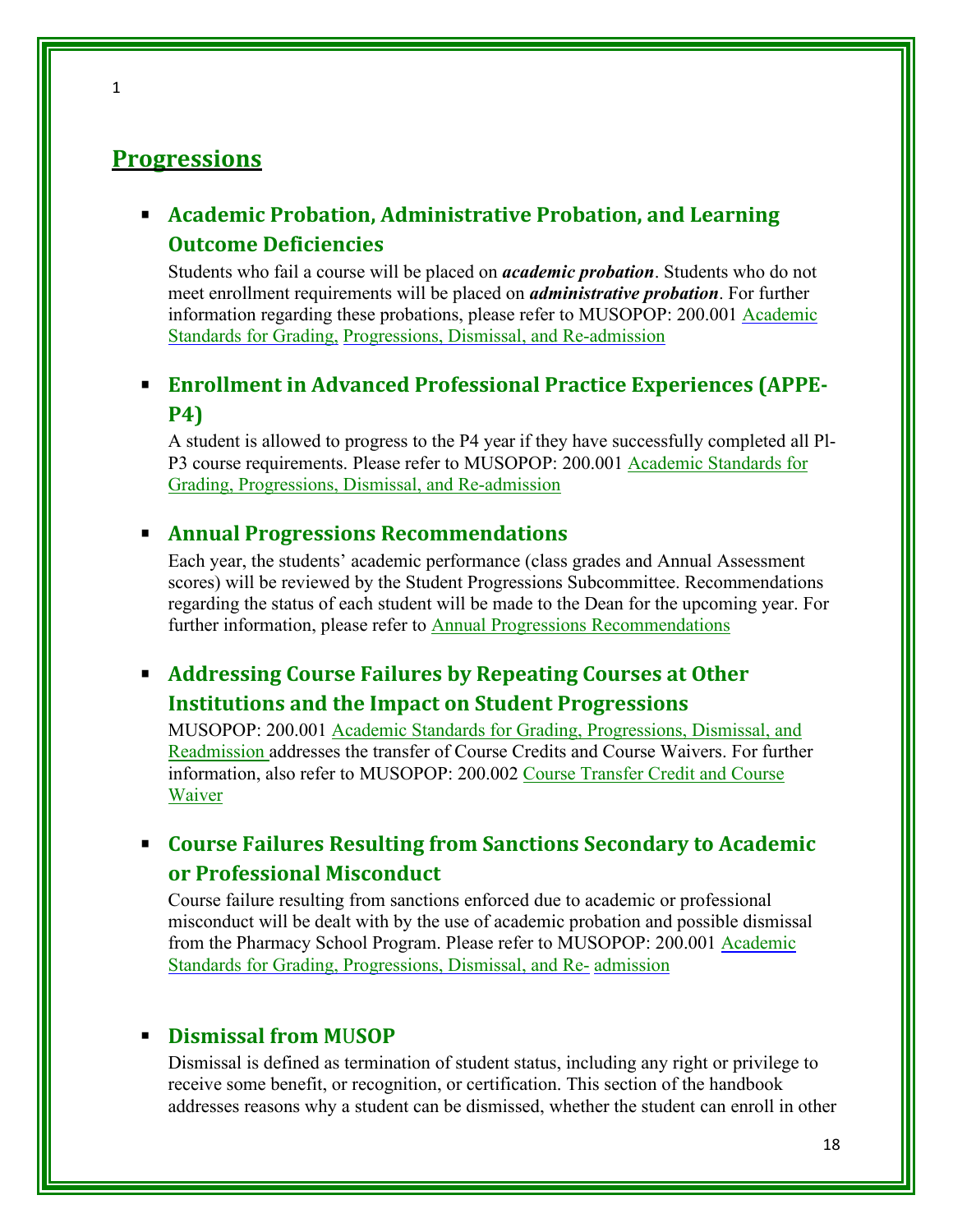courses at Marshall University once dismissed from MUSOP, application for readmission to MUSOP after being dismissed, and instances where the transcript may contain information regarding dismissal. Please refer to MUSOPOP: 200.001 [Academic](http://www.marshall.edu/pharmacy/faculty_staff/musop_policies/)  [Standards for Grading, Progressions, Dismissal, and Re-admission](http://www.marshall.edu/pharmacy/faculty_staff/musop_policies/) 

# **MUSOP Appeals Process—Sanctions, Probation, and Dismissal**

Students who have been placed on academic probation, dismissed for academic reasons, or dismissed for administrative reasons may appeal. For further information on the appeal process, please refer to MUSOPOP: 200.001 [Academic Standards for Grading,](http://www.marshall.edu/pharmacy/faculty_staff/musop_policies/)  [Progressions, Dismissal, and Re-admission](http://www.marshall.edu/pharmacy/faculty_staff/musop_policies/)

# **Readmission to the MUSOP on Academic Dismissal**

MUSOP provides guidance to students considering readmission to the school after being academically dismissed from MUSOP's Program. Please refer to MUSOPOP: 200.001 [Academic Standards for](http://www.marshall.edu/pharmacy/faculty_staff/musop_policies/) [Grading, Progressions, Dismissal, and Re-admission](http://www.marshall.edu/pharmacy/faculty_staff/musop_policies/) for further information.

## **Readmission to the MUSOP by Withdrawal**

A student who withdraws from the MUSOP may be admitted after filing readmission documents. Please refer to MUSOPOP: 200.001 [Academic Standards for Grading,](http://www.marshall.edu/pharmacy/faculty_staff/musop_policies/)  [Progressions, Dismissal, and Re-Admission](http://www.marshall.edu/pharmacy/faculty_staff/musop_policies/)

# **Student Services**

## **Student Records**

The Family Educational Rights and Privacy Act (FERPA) affords students certain rights with respect to their education records. For further information regarding FERPA, please refer to [FERPA Release of Information](https://www.marshall.edu/student-affairs/ferpa/)

## **Student Health Services and Prescriptions**

Student Health Services is available to provide health care services to students for treatment of acute illnesses and applicable prescriptions. The Student Health facilities are located in the Family Medicine center at Cabell Huntington Hospital.

A summary of services and eligibility are available on the Student Health website at [Student Health Services.](http://www.marshall.edu/wpmu/studenthealth/) Students can contact the Student Health Office on the main Marshall campus regarding services available to students. They can be reached by phone at (304) 696-2269.

The School of Pharmacy requires that all students have health insurance coverage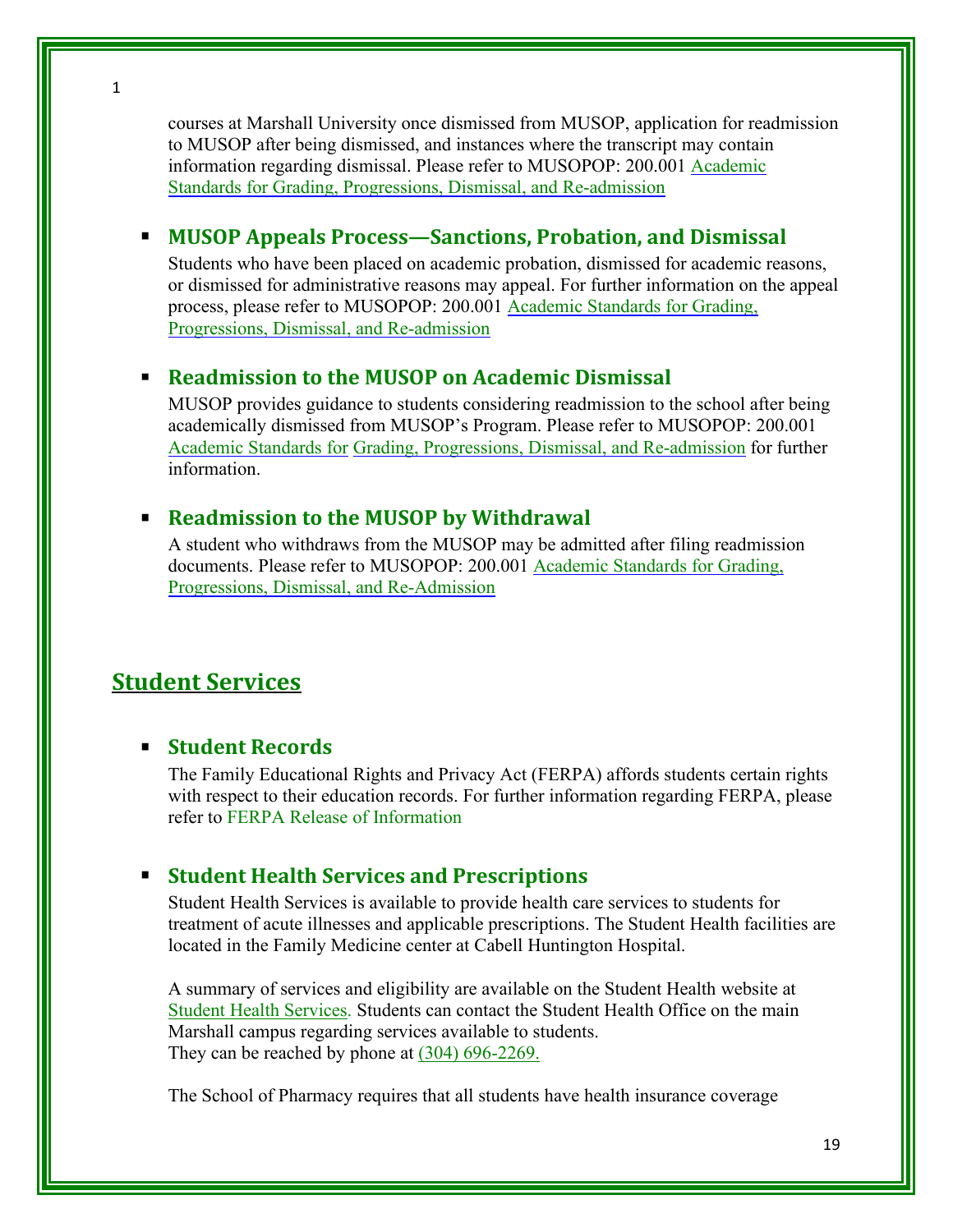1

The university sponsored health insurance program is contracted yearly and made available for purchase by students. School of Pharmacy students are contacted annually with the option to provide proof of insurance and request a waiver, or to enroll in the current contracted program. School of Pharmacy students who do not have health insurance coverage or whose coverage does not meet minimum waiver requirements will be required to be enrolled in the university provided health insurance plan for the academic year. Students are responsible for paying the health insurance fees by the stated deadline each year.

## **Counseling Services**

The Marshall University Counseling Center is committed to helping students overcome adversities. The center offers services to help students manage stress, depression, anxieties including test anxiety. The center can guide students through conflict resolution, anger management and relationship issues. Counselors understand the pressures of surviving in a university environment and are available to help students attain their personal and academic goals.

Please refer to [Marshall University Counseling Center](https://www.marshall.edu/counseling/) for further information about the Marshall's Counseling Services. In the event of an emergency, a Counseling Services staff member is available 24 hours a day seven days a week and can be reached by calling (304) 696-3111 or the Campus Police Department at (304) 696-HELP (4357).

#### **Disability Services**

Marshall University is committed to making all programs, services, and activities fully accessible to students with disabilities. The purpose of the Office of Disability Services is to provide the educational and physical accessibility support necessary for students to achieve their academic goals and to promote as much independence as possible on the part of the students with disabilities. Please refer to [Office of Disability Services](https://www.marshall.edu/ctl/office-of-disability-services) for further information regarding disabilities.

The Assistant Dean for Student Affairs at the School of Pharmacy will work with the Office of Disability Services to assist individuals with any necessary accommodations needed at the School. Please schedule an appointment with the Assistant Dean to discuss your needs.

#### **Housing**

#### **Fairfield Landing**

Fairfield Landing, Marshall University's independently operated on-campus residential apartment community, is located adjacent to the pharmacy school on Hal Greer Blvd. and just a few blocks from Marshall's Huntington campus. The facility features fully furnished studio and two-bedroom apartments with stainless steel appliances, including washer/dryer and private bathrooms. This allinclusive apartment community is in a prime location close to several parks and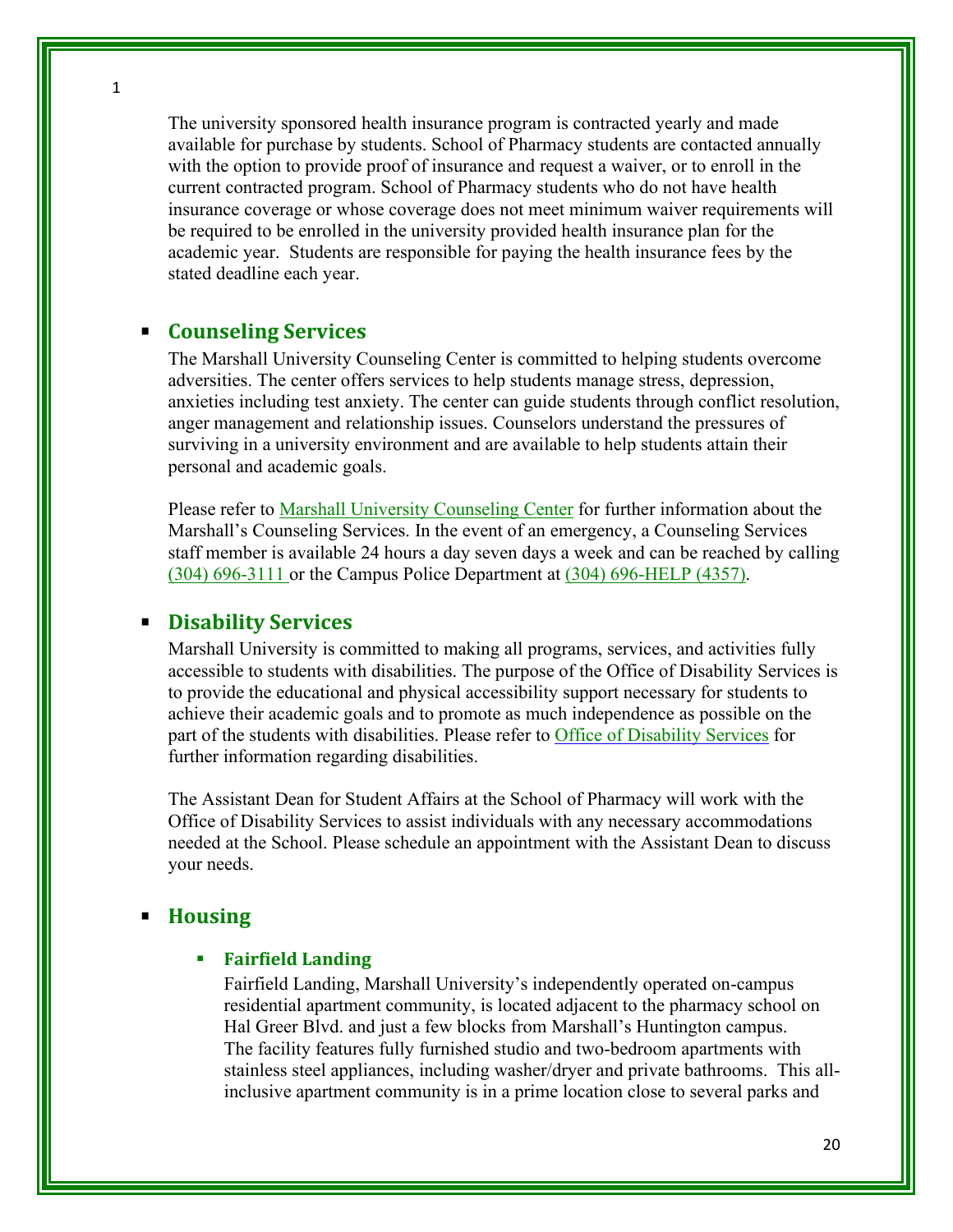eateries. Units are pet-friendly; however, a non-refundable pet fee will apply. For more information including applications refer to: [Fairfield Landing](https://www.marshall.edu/thelanding/)

The Office of Housing and Residence Life provides housing opportunities for all Marshall University Students. For information regarding housing please contact their office at [housing@marshall.edu o](mailto:housing@marshall.edu)r calling the office at  $1-800-438-5391$ . Off campus housing opportunities, where available, are the responsibility of the student to locate and arrange lease agreements.

#### **Academic and Career Counseling**

MUSOP is committed to a strong program of quality student advising for all students. Students will be assigned to an advisor who will work with them throughout their academic years at the MUSOP (from the P1 year to graduation). The faculty advisor will provide assistance in many areas such as educational goals, requirements to graduate, and career goals. In addition, the student-advising program will also function as a referral source to other campus agencies. For further information, please refer to the MUSOPOP: 200.005 [Student Advising Policies and Procedures](http://www.marshall.edu/pharmacy/faculty_staff/musop_policies/) 

#### **Student Organizations/Student Representation**

#### **Student Executive Council**

The Student Executive Council (SEC) is a student organization created in order to enhance communication between members of each pharmacy class, organization, faculty, and administration. The SEC will provide a forum for students to voice concerns and offer feedback in order to improve the quality of MUSOP. Please refer to the MUSOPOP: 800.001 [Student Executive Council f](http://www.marshall.edu/pharmacy/faculty_staff/musop_policies/)or more information.

#### **Organizations, Societies, Fraternities**

- **American Association of Pharmaceutical Scientists (AAPS)**
	- [https://www.aaps.org](https://www.aaps.org/home)
	- Founded in 1986, the American Association of Pharmaceutical Scientists (AAPS) is a professional, scientific organization of approximately 7,000 individual members and over 10,000 actively participating stakeholders employed in academia, industry, government, and other pharmaceutical science related research institutes worldwide. The five core values of the organization are: Learning, Innovation, Service, Inclusiveness and Integrity.
	- Membership is welcome to all anytime of the year
- **American Pharmacists Association Academy of Student Pharmacists (APhA-ASP)**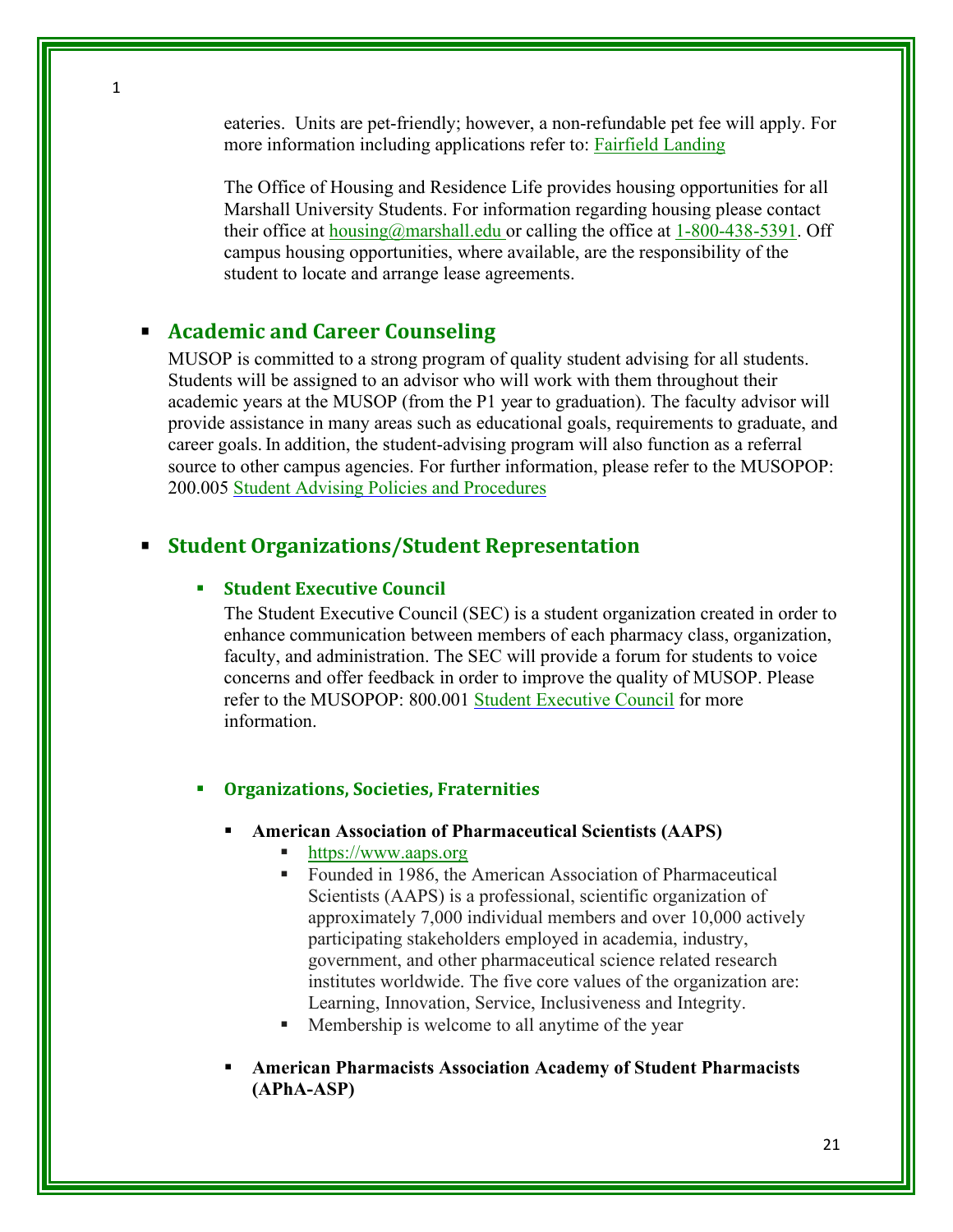- The mission of the APhA Academy of Student Pharmacists is to be the collective voice of student pharmacists, to provide opportunities for professional growth, to improve patient care, and to envision and advance the future of pharmacy
- Fall and Spring membership drives are welcome to all MUSOP students.

#### **Academy of Managed Care Pharmacy (AMCP)**

#### <https://www.amcp.org/>

- AMCP is the professional association leading the way to help patients get the medications they need at a cost they can afford. AMCP's diverse membership of pharmacists, physicians, nurses, biopharmaceutical professionals, and other stakeholders leverage their specialized expertise in clinical evidence and economics to optimize medication benefit design and population health management and help patients access cost-effective and safe medications and other drug therapies. AMCP members improve the lives of nearly 300 million Americans served by private and public health plans, pharmacy benefit management firms, and emerging care models
- Membership is welcome to all MUSOP students.

## **Christian Pharmacists Fellowship International (CPFI)**

- <https://www.cpfi.org/>
- Christian Pharmacists Fellowship International (CPFI) is a worldwide ministry of individuals working in all areas of pharmaceutical service and practice. Our mission is to serve Christ and the world through pharmacy.
- Membership is welcome to all MUSOP students.

## **Kappa Psi Professional Pharmacy Fraternity**

- <https://kappa-psi.com/>
- Kappa Psi Pharmaceutical Fraternity is the oldest and largest pharmacy fraternity in the world with a mission to develop leaders with a passion for service to their community while creating lifelong professional connections
- Fall Rush for P1-P4 students; any MUSOP student may join

## **Marshall University Student Society of Health-System Pharmacists**

- [Https://www.ashp.org/Pharmacy-Student/Student-](https://www.ashp.org/Pharmacy-Student/Student-Societies?loginreturnUrl=SSOCheckOnly)[Societies?loginreturnUrl=SSOCheckOnly](https://www.ashp.org/Pharmacy-Student/Student-Societies?loginreturnUrl=SSOCheckOnly)
- The American Society of Health-System Pharmacists (ASHP) is the leading professional association for pharmacists, pharmacy residents, student pharmacists, and pharmacy technicians. For more than 75 years, we have helped our members meet their professional goals and achieve optimal health outcomes for their patients. Through the MUSSHP chapter, you will have opportunities to explore careers in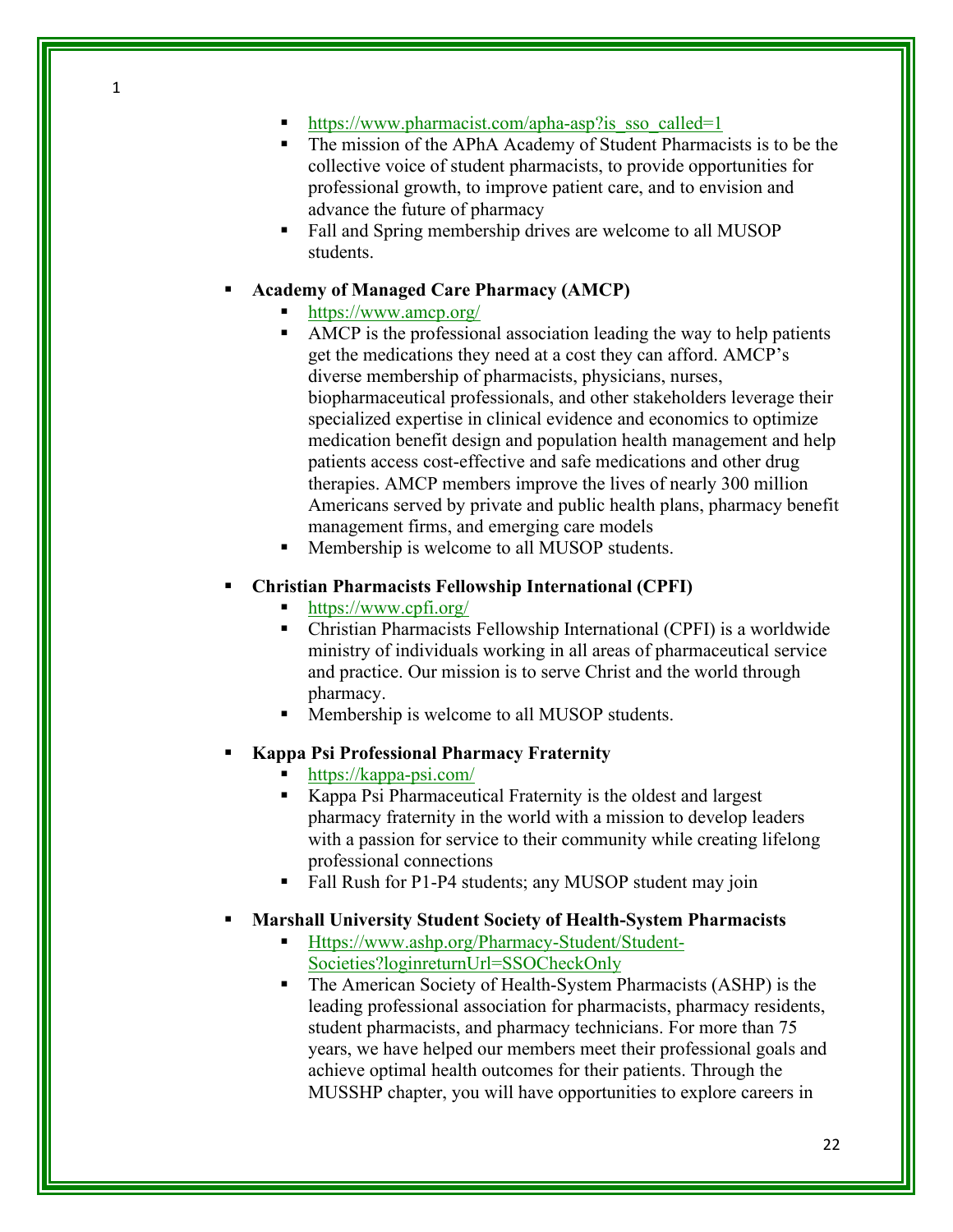health-system pharmacy, to learn about post-graduate training and residencies, and to develop leadership abilities while serving your community.

 Students can join MUSSHP any time. Membership drives are held each fall, but rolling membership is accepted and encouraged. Any pharmacy student is eligible to join. Membership to MUSSHP, WVSHP (the state affiliate), and ASHP is encouraged to promote the most professional development opportunities

#### **Phi Delta Chi Professional Pharmacy Fraternity**

- [https://www.phideltachi.org](https://www.phideltachi.org/?)
- This mission of Phi Delta Chi is to provide a lifelong home for pharmacy professionals inspiring Brotherhood, Leadership, Service, and Scholarship.
- Any student admitted to MUSOP may join; all qualified individuals will be accepted.
- **Phi Lambda Sigma**
	- <http://www.philambdasigma.org/>
	- Phi Lambda Sigma encourages, recognizes, and promotes leadership in pharmacy. Phi Lambda Sigma is an application-based organization to provide honor to those student pharmacists who are exemplary leaders in the profession
	- To join students must submit an application in the  $2<sup>nd</sup>$  year of the pharmacy school. Only those students who have demonstrated exemplary leadership in the School of Pharmacy will be accepted.

#### **Rho Chi Society**

- [www.rhochi.org](http://www.rhochi.org/)
- As the academic honor society in pharmacy, the Rho Chi Society seeks to advance pharmacy through sustained intellectual leadership by encouraging and recognizing intellectual achievement, stimulating critical inquiry to advance pharmacy, contributing to the development of intellectual leaders, promoting the highest ethical standards, and fostering collaboration.
- Membership is by invitation during the Fall semester of the P2 year.

#### **Student Organizational Leadership Eligibility**

Student academic success in the PharmD program is a high priority for MUSOP. Programmatic goals include activities that compliment advanced learning, personal development, participation in leadership opportunities, and progression of diverse professional interests. MUSOP realized that it is of the greatest benefit to the students who are struggling to focus their time and efforts on academic pursuits. Please refer to MUSOPOP: 200.014 [Student Organizational Leadership](https://www.marshall.edu/pharmacy/files/MUSOPOP_800.001-1.pdf)  [Eligibility and Guidelines](https://www.marshall.edu/pharmacy/files/MUSOPOP_800.001-1.pdf) for further information.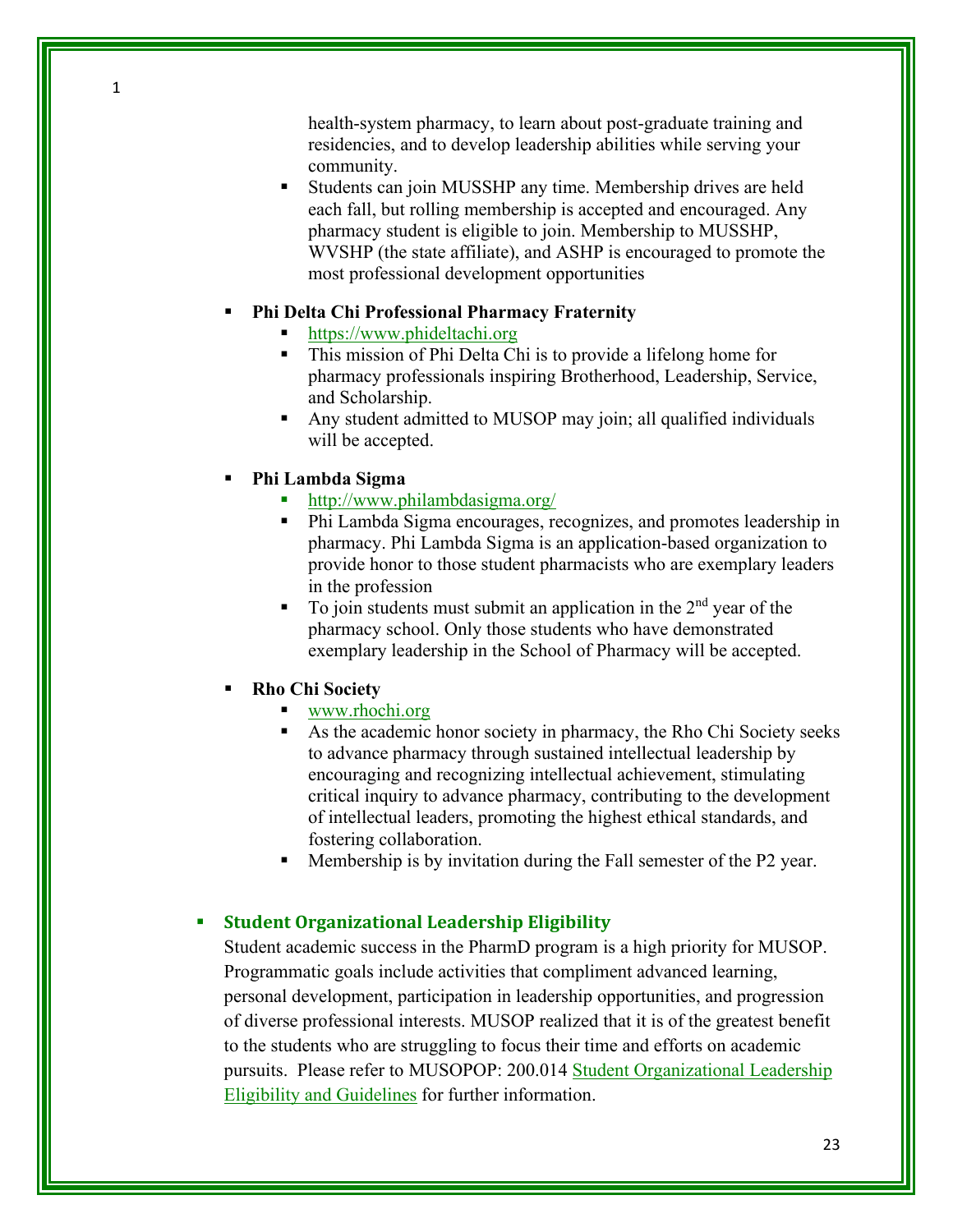# **Statements and Policies**

## **Ethical and Professional Conduct**

Pharmacy is a well-respected profession. MUSOP students are always expected to behave both professionally and ethically. Please refer to the MUSOPOP: 200.006 [Ethical and](http://www.marshall.edu/pharmacy/faculty_staff/musop_policies/)  [Professional Conduct](http://www.marshall.edu/pharmacy/faculty_staff/musop_policies/) policy for further information.

## **Affirmative Action Policy**

The provision of equal opportunities applies to the prospective and current student body, faculty, and staff based on individual qualifications and merit without regard to race, color, sex, religion, age, disability, national origin, or sexual orientation. For further information, please refer to the policy, which can be found at <http://www.marshall.edu/wpmu/academic-affairs/policies#AAGrad>

#### **Sexual Harassment Policy Statement**

Sexual Harassment, a form of sex discrimination, is illegal and against the policies of the university. The policy regarding sexual harassment can be found at [http://www.marshall.edu/wpmu/academic-affairs/policies#Harassment.](http://www.marshall.edu/wpmu/academic-affairs/policies#Harassment)

## **Title IX**

All educational institutions are required to address gender-based discrimination, harassment (including sexual harassment), and violence, including sexual violence, relationship violence (dating and domestic violence), and stalking. The Office of Civil Rights identifies these behaviors or actions as "harassment" generally. Title IX information and reporting forms can be found at<https://www.marshall.edu/eeoaa/title-ix/>

## **Copyright Compliance**

Marshall University complies with U.S. copyright law, which prohibits unauthorized duplication and use of copyrighted materials, including written, audio-visual, and computer software materials. Further info on copyright information is available at <http://www.marshall.edu/it/copyright/>

#### **Liability**

Marshall University, as a state agency cannot assume responsibility for loss of or damage to the personal property of students. Furthermore, the university cannot assume responsibility for personal injury to students. The Liability policy is located under the heading of "University Policies and Procedures" found in the Marshall University [Graduate Catalog.](http://www.marshall.edu/catalog/Graduate/)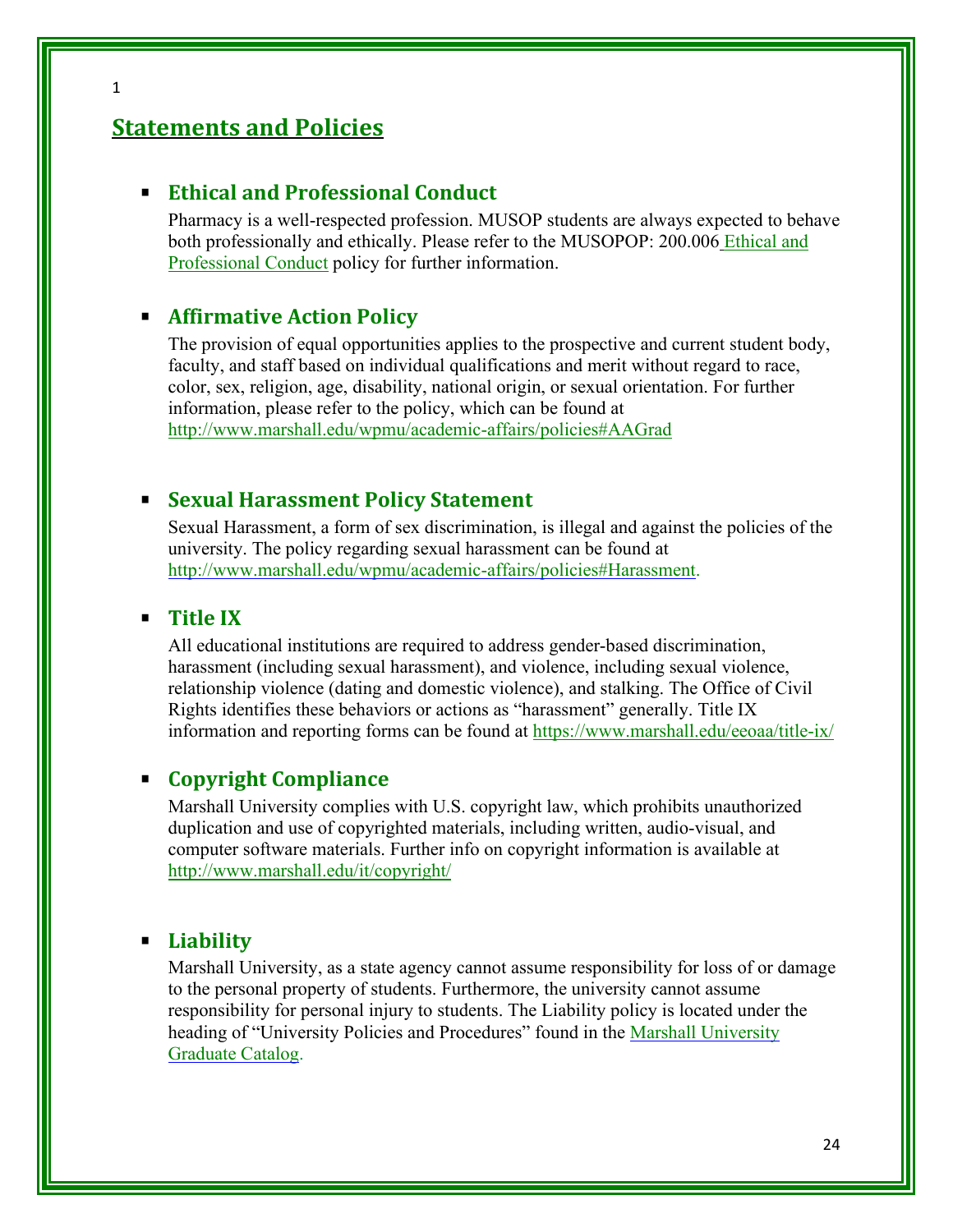## **Inclement Weather**

In the event of inclement weather, please refer to Marshall University's Inclement Weather policy located at [http://www.marshall.edu/wpmu/academic](http://www.marshall.edu/wpmu/academic-affairs/policies#InclementWeather)[affairs/policies#InclementWeather.](http://www.marshall.edu/wpmu/academic-affairs/policies#InclementWeather)

# **Attendance Policy**

Attendance to all classes is highly encouraged and in some cases it is mandatory. Please refer to your class syllabus for further information. Marshall University defines excused absences in the

[Marshall University Board of Governors Policy No. AA-13 Class Attendance. P](http://www.marshall.edu/board/files/Policies/MUBOG%20AA-13%20Class%20Attendance.pdf)lease submit the [Excused Absence](http://www.marshall.edu/pharmacy/files/Student-Excused-Absence-Form.pdf) Form (located on the MUSOP SharePoint site) <https://inside.marshall.edu/sites/musop/SitePages/Home.aspx>

All absence request forms must be submitted to the Office of Student Affairs immediately upon your return. Absence requests submitted beyond 3 days after the student's return will not be considered.

# **Appropriate Attire and Conduct Policy**

[https://www.marshall.edu/pharmacy/files/800.002-Appropriate-Attire-and-Conduct-for-](https://www.marshall.edu/pharmacy/files/800.002-Appropriate-Attire-and-Conduct-for-Students-of-the-Marshall-University-School-of-Pharmacy.pdf)[Students-of-the-Marshall-University-School-of-Pharmacy.pdf](https://www.marshall.edu/pharmacy/files/800.002-Appropriate-Attire-and-Conduct-for-Students-of-the-Marshall-University-School-of-Pharmacy.pdf)

# **Professional Leave**

Professional leave requests are handled through the Office of Experiential Learning and is defined in the professional leave section of the Student Leave Policy at [http://www.marshall.edu/pharmacy/files/MUSOPOP\\_200.010.pdf](http://www.marshall.edu/pharmacy/files/MUSOPOP_200.010.pdf)

## **Grading Policy**

MUSOP has developed a grading policy for the Pharm.D. program. For further information, please refer to MUSOPOP: 200.001 Academic Standards for Grading, [Progressions, Dismissal, and Re-](http://www.marshall.edu/pharmacy/faculty_staff/musop_policies/) [Admission](http://www.marshall.edu/wpmu/pharmacy/faculty_staff/faculty-and-staff-policies/200-001-academic-standards-for-grading-progressions-dismissal-and-re-admission/)

## **Grade Grievance**

It is the policy of the MUSOP to affirm the rights of its students and faculty should questions or complaints arise concerning the assignment of a grade. The University recognizes that it is the instructor's/teaching team's prerogative to determine a grade. Responsibility for resolving grade disputes is shared among the instructor/teaching team, the student, and the School of Pharmacy. Please refer to MUSOPOP: 200.009 Grade [Grievance](http://www.marshall.edu/pharmacy/faculty_staff/musop_policies/) Policy